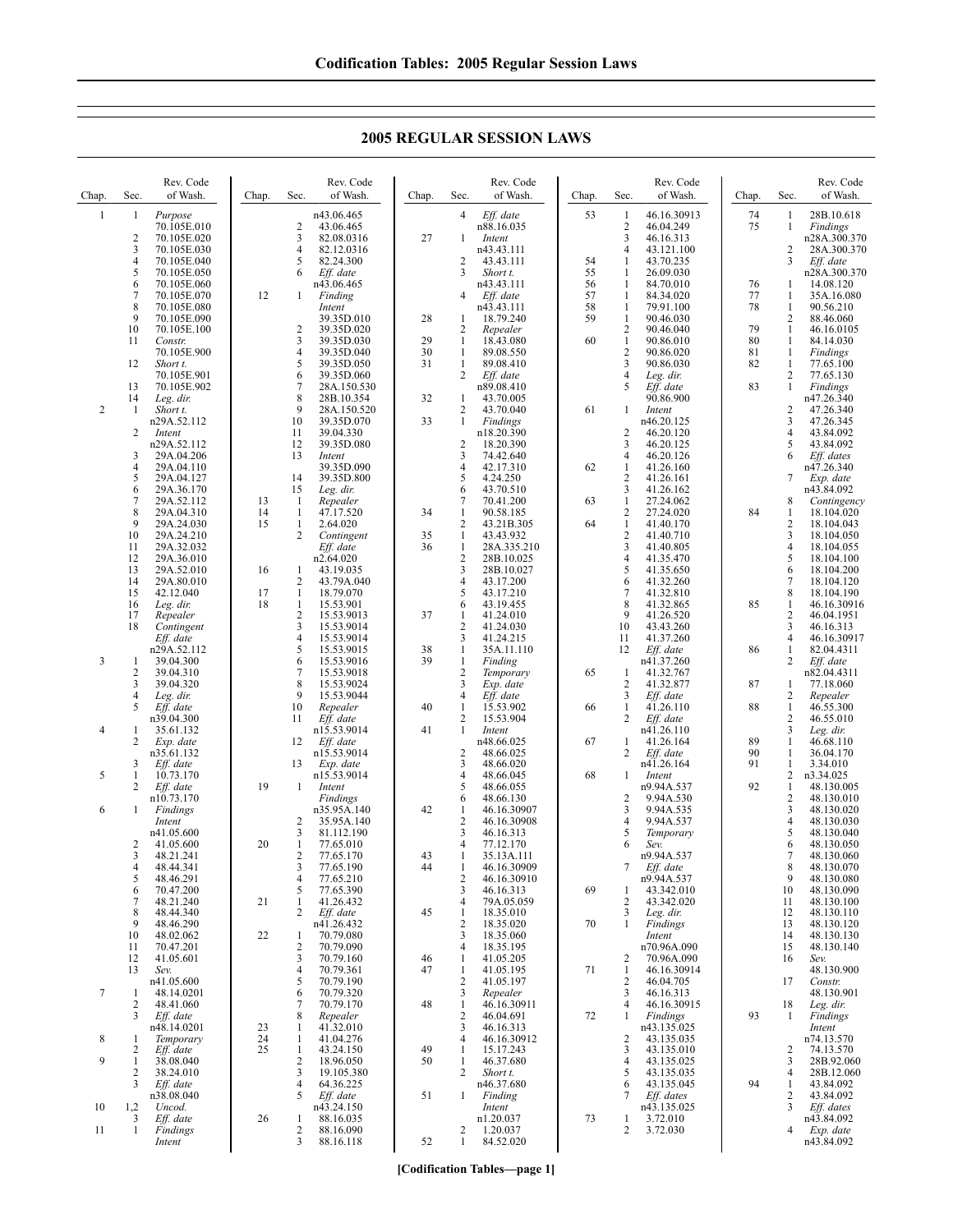| Chap.      | Rev. Code<br>Sec.<br>of Wash.                          | Chap.      | Rev. Code<br>of Wash.<br>Sec.                 | Chap.      | Rev. Code<br>of Wash.<br>Sec.                            | Rev. Code<br>of Wash.<br>Chap.<br>Sec.                    | Chap. | Sec.       | Rev. Code<br>of Wash.    |
|------------|--------------------------------------------------------|------------|-----------------------------------------------|------------|----------------------------------------------------------|-----------------------------------------------------------|-------|------------|--------------------------|
| 95         | 2.08.063<br>1<br>2<br>n2.08.063                        |            | 2<br>81.68.030<br>3<br>81.68.040              |            | 20<br>Eff. date<br>n43.168.020                           | 5<br>29A.53.050<br>6<br>29A.53.060                        |       | 209<br>210 | 79.110.110<br>Vetoed     |
| 96         | 1<br>Temporary<br>2                                    |            | 4<br>Leg. rev.<br>5<br>81.77.030              | 137        | $\mathbf{1}$<br>43.163.130<br>2<br>43.163.210            | 7<br>29A.53.070<br>8<br>29A.53.080                        |       | 211<br>212 | 79.110.130<br>79.110.140 |
| 97         | Vetoed<br>$\mathbf{1}$<br>11.02.005                    |            | 6<br>81.77.040                                | 138        | $\mathbf{1}$<br>70.94.151                                | 9<br>29A.53.090                                           |       | 213        | 79.110.200               |
|            | $\overline{\mathbf{c}}$<br>11.12.110<br>3<br>11.28.170 |            | 7<br>81.84.020<br>8<br>81.68.046              | 139<br>140 | $\mathbf{1}$<br>28B.76.525<br>1<br>77.32.450             | 29A.52.220<br>10<br>11<br>29A.60.160                      |       | 214<br>215 | 79.110.210<br>79.110.220 |
|            | 4<br>11.40.020<br>5<br>11.40.030                       | 122        | 1<br>84.52.125<br>$\mathbf{2}$<br>84.52.010   | 141<br>142 | $\mathbf{1}$<br>73.04.150<br>2.08.180<br>1               | 12<br>29A.60.190<br>13<br>Exp. date                       |       | 216<br>217 | 79.110.230<br>79.110.300 |
|            | 6<br>11.40.051<br>7<br>11.40.070                       |            | 3<br>84.52.043<br>$\overline{4}$              | 143        | $\mathbf{1}$<br>41.05.011<br>$\overline{2}$<br>41.05.123 | 29A.53.900<br>Exp. date<br>14                             |       | 218<br>219 | 79.110.310<br>79.110.320 |
|            | 8<br>11.42.020                                         |            | Applic.<br>n84.52.125                         |            | 3<br>41.05.120                                           | n29A.60.160                                               |       | 220        | 79.110.330               |
|            | 9<br>11.42.030<br>10<br>11.42.070                      | 123        | 88.16.115<br>1<br>2<br>88.16.118              | 144        | 41.05.008<br>4<br>1<br>10.14.070                         | 15<br>Leg. dir.<br>29A.53.901<br>16                       |       | 221<br>222 | 79.110.340<br>79.110.350 |
|            | 11<br>11.88.080<br>12<br>11.94.010                     | 124<br>125 | 1<br>43.43.112<br>$\mathbf{1}$<br>28A.600.310 | 145        | $\mathbf{1}$<br>51.14.110<br>$\overline{c}$<br>51.14.110 | 17<br>Sev.<br>29A.53.902                                  |       | 301<br>302 | 79.115.010<br>79.115.020 |
|            | 13<br>11.98.039<br>14<br>21.35.005                     | 126<br>127 | 1<br>48.02.065<br>$\mathbf{1}$<br>86.15.060   |            | 3<br>51.14.030<br>Exp. date                              | 154<br>$\mathbf{1}$<br>39.96.020<br>155<br>101<br>Purpose |       | 303<br>304 | 79.115.030<br>79.115.040 |
|            | 15<br>22.28.030<br>16<br>Repealer                      |            | $\mathbf{2}$<br>86.15.055<br>3<br>Eff. date   |            | n51.14.110<br>5<br>Eff. date                             | 79.105.020<br>102<br>79.105.060                           |       | 305<br>306 | 79.115.100<br>79.115.110 |
| 98         | 19.245.010<br>-1<br>2<br>Leg. dir.                     | 128        | n86.15.055<br>1<br>4.24.720                   | 146        | n51.14.110<br>101<br>77.55.011                           | 103<br>43.30.540<br>104<br>79.105.100                     |       | 307<br>308 | 79.115.120<br>79.115.130 |
| 99         | 1<br>4.24.550                                          | 129        | $\mathbf{1}$<br>70.14.060                     |            | 201<br>77.55.021                                         | 105<br>79.105.110                                         |       | 309        | 79.115.140               |
| 100        | 1<br>48.32.010<br>$\overline{c}$<br>48.32.020          |            | 2<br>70.14.070<br>3<br>n70.14.060             |            | 301<br>77.55.031<br>302<br>77.55.041                     | 106<br>79.105.430<br>107<br>79.125.050                    |       | 310<br>401 | 79.115.150<br>79.120.010 |
|            | 3<br>48.32.030<br>4<br>48.32.040                       |            | 4<br>Sev.<br>n70.14.060                       |            | 303<br>77.55.051<br>401<br>77.55.081                     | 108<br>79.105.120<br>109<br>79.140.100                    |       | 402<br>403 | 79.120.020<br>79.120.030 |
|            | 5<br>48.32.050<br>6<br>48.32.060                       | 130        | 5<br>n70.14.060<br>$\mathbf{1}$<br>59.12.070  |            | 402<br>77.55.091<br>403<br>77.55.111                     | 110<br>79.140.110<br>111<br>79.140.120                    |       | 404<br>405 | 79.120.040<br>79.120.050 |
|            | $\overline{7}$<br>48.32.100<br>8<br>Eff. date          |            | $\overline{c}$<br>59.18.370<br>3<br>59.18.365 |            | 404<br>77.55.121<br>77.55.131<br>405                     | 112<br>79.125.600<br>113<br>79.125.610                    |       | 406<br>501 | 79.120.060<br>79.125.020 |
| 101        | 48.32.901<br>39.08.100<br>1                            | 131        | $\mathbf{1}$<br>41.40.823<br>2<br>41.32.878   |            | 406<br>77.55.211<br>501<br>77.55.141                     | 114<br>79.125.620<br>115<br>79.125.630                    |       | 502<br>503 | 79.125.030<br>79.125.040 |
|            | 2<br>Eff. date                                         |            | 3<br>41.35.683<br>4                           |            | 502<br>77.55.151<br>503                                  | 116<br>79.125.640                                         |       | 504        | 79.125.060               |
| 102        | n39.08.100<br>66.16.040<br>1                           |            | 41.40.633<br>5<br>41.32.768                   |            | 77.55.161<br>504<br>77.55.171                            | 117<br>79.125.650<br>118<br>79.125.660                    |       | 505<br>506 | 79.125.070<br>79.125.400 |
| 103<br>104 | 1<br>4.24.730<br>1<br>77.08.010                        |            | 6<br>41.35.423<br>7<br>41.40.023              |            | 505<br>77.55.181<br>506<br>77.55.191                     | 119<br>79.125.670<br>120<br>79.125.680                    |       | 507<br>508 | 79.125.290<br>79.125.210 |
| 105        | 1<br>Findings<br>2.53.005                              |            | 8<br>41.32.010<br>9<br>41.35.030              |            | 507<br>77.55.201<br>508<br>77.55.221                     | 121<br>79.105.150<br>122<br>79.125.240                    |       | 509<br>510 | 79.125.080<br>79.125.090 |
|            | $\overline{\mathbf{c}}$<br>43.08.250<br>3<br>2.53.030  |            | 10<br>Eff. date<br>n41.40.823                 |            | 601<br>77.55.231<br>602<br>77.55.241                     | 123<br>79.125.250<br>124<br>79.125.260                    |       | 511<br>512 | 79.125.420<br>79.125.100 |
|            | 4<br>2.53.010<br>5<br>2.53.020                         | 132        | 46.61.687<br>1<br>2<br>46.61.6871             |            | 603<br>77.55.251<br>604<br>77.55.261                     | 125<br>79.125.270<br>126<br>79.140.140                    |       | 513<br>514 | 79.125.110<br>79.125.200 |
|            | 6<br>Repealer<br>7<br>Leg. dir.                        |            | 3<br>Eff. date<br>n46.61.687                  |            | 605<br>77.55.281<br>701<br>77.55.291                     | 127<br>79.140.150<br>128<br>79.140.160                    |       | 515<br>516 | 79.125.700<br>79.105.200 |
|            | 8<br>Leg. rev.<br>9                                    | 133        | Findings<br>1                                 |            | 801<br>77.55.301                                         | 129<br>79.140.170                                         |       | 517        | 79.125.710               |
|            | Eff. date<br>2.53.900                                  |            | Intent<br>n50.20.120                          |            | 802<br>77.55.311<br>901<br>77.57.010                     | 130<br>79.140.180<br>131<br>79.140.190                    |       | 518<br>519 | 79.125.720<br>79.125.730 |
| 106        | 42.52.010<br>1<br>$\overline{\mathbf{c}}$<br>42.52.030 |            | 2<br>50.01.010<br>3<br>50.20.120              |            | 902<br>77.57.020<br>903<br>77.57.030                     | 132<br>79.140.200<br>133<br>79.125.280                    |       | 520<br>521 | 79.125.450<br>79.125.500 |
|            | 3<br>42.52.200<br>$\overline{4}$<br>42.52.220          |            | 4<br>50.29.021<br>5<br>50.29.025              |            | 904<br>77.57.070<br>1001<br>Leg. rev.                    | 134<br>79.125.310<br>135<br>79.105.140                    |       | 522<br>523 | 79.125.510<br>79.125.520 |
| 107        | 5<br>42.52.360<br>1<br>77.15.245                       |            | 6<br>50.16.030<br>7<br>50.01.020              |            | 1002<br>Leg. rev.<br>1003<br>76.09.050                   | 136<br>79.115.050<br>137<br>79.105.160                    |       | 524<br>525 | 79.125.530<br>79.125.460 |
| 108        | 1<br>51.28.015<br>2<br>51.28.020                       |            | 8<br>n50.01.010<br>9<br>Temporary             |            | 1004<br>77.12.865<br>1005<br>77.65.250                   | 138<br>79.105.130<br>139<br>79.105.010                    |       | 526<br>527 | 79.125.230<br>79.125.410 |
|            | 51.28.020<br>3<br>51.28.080<br>4                       |            | 10<br>Exp. date<br>Intent                     |            | 1006<br>Repealer<br>1007<br>n77.55.011                   | 140<br>79.105.030<br>141<br>79.105.050                    |       | 528<br>529 | 79.125.220<br>79.125.430 |
|            | 5<br>Exp. date                                         |            | n50.20.120<br>11                              | 147        | 48.62.031<br>1                                           | 79.105.400<br>142                                         |       | 530        | 79.125.440               |
|            | n51.28.020<br>Eff. date<br>6                           |            | 12<br>Eff. date<br>n50.20.120                 | 148        | $\overline{c}$<br>48.62.034<br>19.27.500<br>1            | 143<br>79.105.210<br>144<br>79.105.230                    |       | 531<br>532 | 79.125.300<br>79.125.010 |
| 109        | n51.28.020<br>18.160.050<br>1                          | 134        | 65.04.045<br>1<br>2<br>65.04.080              |            | $\overline{c}$<br>19.27.510<br>19.27.520<br>3            | 145<br>79.105.220<br>79.105.420<br>146                    |       | 533<br>534 | 79.125.740<br>79.125.750 |
| 110        | 1<br>77.70.150<br>$\overline{c}$<br>77.70.190          | 135        | $\mathbf{1}$<br>Finding<br>Intent             | 149        | 84.36.660<br>4<br>77.04.150<br>1                         | 147<br>79.105.240<br>79.105.250<br>148                    |       | 535<br>536 | 79.125.760<br>79.125.770 |
|            | 3<br>82.27.020<br>4<br>82.27.070                       |            | n43.330.068<br>2<br>43.330.068                | 150<br>151 | 82.04.4336<br>$\mathbf{1}$<br>66.04.010<br>1             | 79.105.260<br>149<br>150<br>79.105.270                    |       | 537<br>538 | 79.125.780<br>79.125.790 |
| 111<br>112 | 1<br>2.70.030<br>19.105.310<br>1                       | 136        | $\mathbf{1}$<br>43.21J.010<br>2<br>43.63A.230 |            | $\overline{c}$<br>66.08.026<br>3<br>66.08.050            | 79.105.280<br>151<br>152<br>79.105.290                    |       | 601<br>602 | 79.130.010<br>79.130.020 |
| 113        | 19.105.325<br>2<br>79.135.040<br>1                     |            | 3<br>43.168.020<br>4<br>43.168.040            |            | 66.08.235<br>4<br>66.16.040<br>5                         | 79.105.310<br>153<br>154<br>79.105.320                    |       | 603<br>604 | 79.130.030<br>79.130.040 |
|            | 79.90.210<br>2<br>3<br>79.96.080                       |            | 5<br>43.168.050<br>6<br>43.168.060            |            | 66.16.041<br>6<br>66.16.080<br>7                         | 79.105.350<br>155<br>156<br>79.105.360                    |       | 605<br>606 | 79.130.050<br>79.130.060 |
| 114        | 42.23.030<br>1                                         |            | 7<br>43.168.070                               |            | 66.20.160<br>8                                           | 79.105.040<br>157                                         |       | 701        | 79.135.110               |
| 115<br>116 | 48.29.155<br>1<br>42.52.425<br>1                       |            | 8<br>43.168.090<br>9<br>43.168.100            |            | 9<br>66.20.180<br>66.24.380<br>10                        | 158<br>79.105.500<br>159<br>79.105.510                    |       | 702<br>703 | 79.135.120<br>79.135.130 |
| 117        | 2<br>42.52.450<br>4.28.100<br>1                        |            | 10<br>43.168.130<br>11<br>43.168.150          |            | 66.44.120<br>11<br>12<br>41.40.023                       | 79.105.520<br>160<br>79.105.600<br>161                    |       | 704<br>705 | 79.135.140<br>79.135.150 |
| 118        | 70.41.380<br>1<br>2<br>n70.41.380                      |            | 12<br>43.330.050<br>13<br>43.330.060          | 152        | Repealer<br>13<br>-1<br>66.24.320                        | 79.110.240<br>162<br>163<br>79.105.410                    |       | 706<br>707 | 79.135.160<br>79.135.170 |
| 119        | Findings<br>1<br>n28B.50.4892                          |            | 14<br>43.330.090<br>15<br>43.330.092          | 153        | $\overline{c}$<br>66.24.400<br>1<br>Finding              | 201<br>79.110.010<br>202<br>79.110.020                    |       | 708<br>709 | 79.135.210<br>79.135.220 |
| 120        | $\overline{c}$<br>28B.50.4892<br>1<br>Findings         |            | 16<br>47.36.330<br>43.31.522<br>17            |            | Intent<br>29A.53.010                                     | 203<br>79.110.030<br>204<br>79.110.040                    |       | 710<br>711 | 79.135.300<br>79.135.310 |
|            | Purpose<br>n43.180.290                                 |            | 18<br>Repealer<br>19<br>Savings               |            | 2<br>Intent<br>29A.53.020                                | 205<br>79.110.050<br>206<br>79.110.060                    |       | 712<br>713 | 79.135.320<br>79.135.020 |
|            | 2<br>43.180.290                                        |            | n43.168.020                                   |            | 3<br>29A.53.030                                          | 207<br>79.110.070                                         |       | 714        | 79.135.030               |
| 121        | 81.66.060<br>1                                         |            |                                               |            | 29A.53.040<br>4                                          | 208<br>79.110.100                                         |       | 715        | 79.135.410               |

**[Codification Tables—page 2]**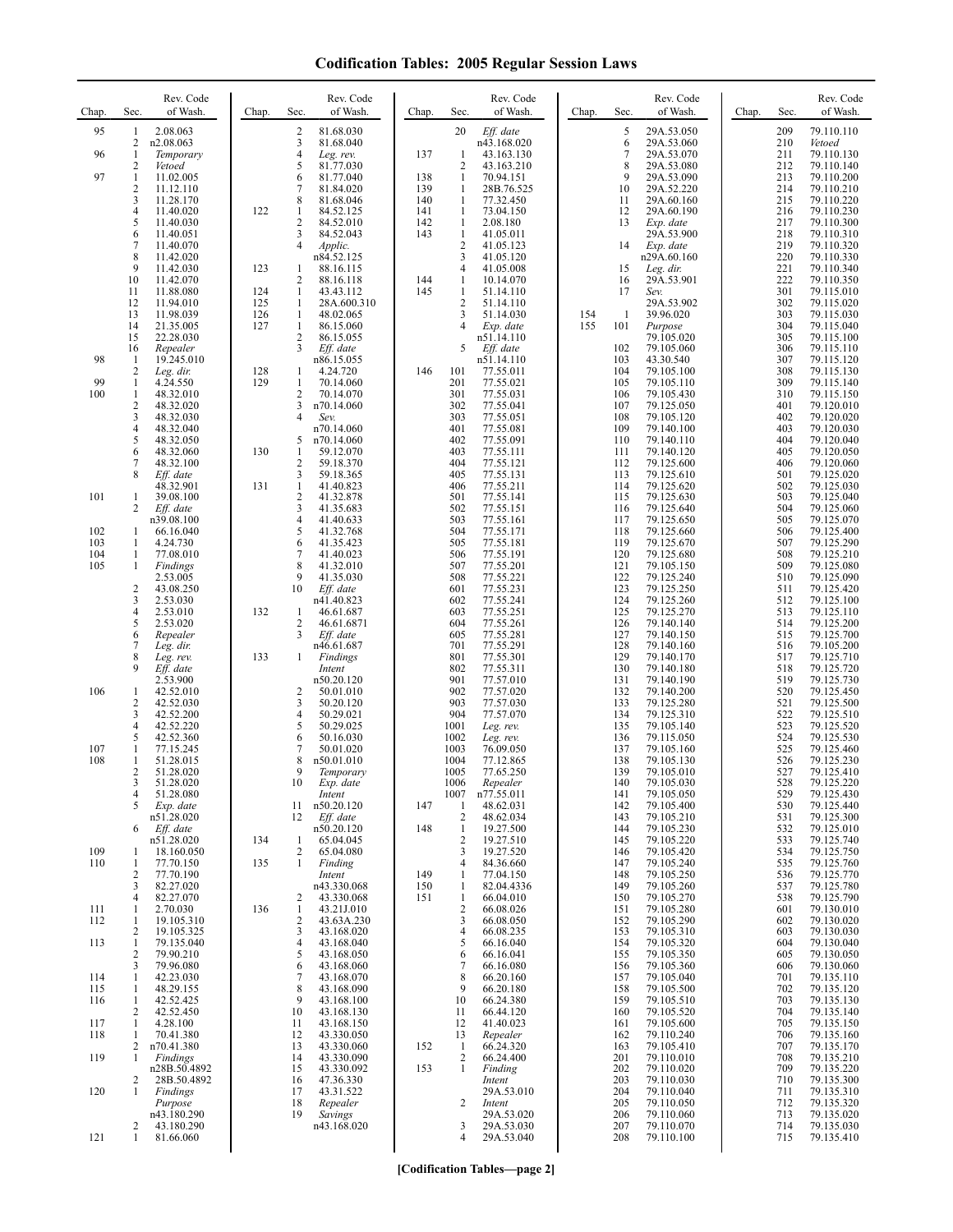| Chap.      | Sec.                           | Rev. Code<br>of Wash.     | Chap.      | Sec.                           | Rev. Code<br>of Wash.    | Chap.      | Sec.                           | Rev. Code<br>of Wash.      | Chap.      | Sec.                           | Rev. Code<br>of Wash.        | Chap.      | Sec.                           | Rev. Code<br>of Wash.    |
|------------|--------------------------------|---------------------------|------------|--------------------------------|--------------------------|------------|--------------------------------|----------------------------|------------|--------------------------------|------------------------------|------------|--------------------------------|--------------------------|
|            | 716<br>717                     | 79.135.420<br>79.135.430  |            | 16<br>17                       | 7.75.050<br>26.09.015    | 194        | $\overline{c}$<br>$\mathbf{1}$ | 18.73.030<br>46.87.010     |            | 3<br>$\overline{4}$            | 28B.116.020<br>28B.116.030   |            | $\overline{4}$<br>5            | 66.08.167<br>66.16.120   |
|            | 718<br>801                     | 79.135.230<br>79.140.010  |            | 18<br>19                       | 35.63.260<br>48.43.055   |            | $\overline{2}$<br>3            | 46.87.020<br>46.87.030     |            | 5<br>6                         | 28B.116.040<br>28B.116.050   |            | 6<br>7                         | Repealer<br>Sev.         |
|            | 802<br>803                     | 79.140.020<br>79.140.030  |            | 20<br>21                       | 7.07.901<br>Sev.         |            | 4<br>5                         | 46.87.050<br>46.87.070     |            | $\overline{7}$<br>8            | 28B.116.060<br>28B.116.070   | 232<br>233 | 1<br>1                         | 41.56.060<br>36.78.040   |
|            | 804<br>805                     | 79.140.040<br>79.140.050  |            | 22                             | 7.07.902<br>7.07.903     |            | 6<br>7                         | 46.87.080<br>46.87.120     |            | 9<br>10                        | Vetoed<br>43.79A.040         | 234<br>235 | $\mathbf{1}$<br>1              | Uncod.<br>46.10.010      |
|            | 806<br>807                     | 79.140.060<br>79.140.070  |            | 23                             | Eff. date<br>7.07.904    |            | 8<br>9                         | 46.87.130<br>46.87.140     | 216        | 11<br>1                        | Leg. dir.<br>46.16.30920     |            | $\sqrt{2}$<br>3                | 46.10.020<br>46.10.040   |
|            | 808                            | 79.140.080                |            | 24                             | Leg. dir.                |            | 10                             | 46.87.190                  |            | $\overline{2}$                 | 46.16.30921                  |            | $\overline{4}$                 | Applic.                  |
|            | 809<br>901                     | 79.140.130<br>79.145.010  | 173<br>174 | -1<br>1                        | 46.12.030<br>Findings    | 195        | 11<br>$\mathbf{1}$             | Repealer<br>41.05.065      |            | 3<br>$\overline{4}$            | 46.16.313<br>43.60A.140      | 236        | 1                              | n46.10.010<br>Findings   |
|            | 902<br>903                     | 79.145.020<br>79.145.030  |            | 2                              | n74.08.025<br>74.08.025  |            | $\sqrt{2}$<br>3                | 41.05.068<br>41.05.085     |            | 5<br>6                         | 73.04.115<br>73.04.110       |            | 2<br>3                         | 11.88.010<br>11.88.010   |
|            | 904<br>905                     | 79.145.050<br>79.145.060  |            | 3                              | Eff. date<br>n74.08.025  |            | 4                              | Eff. date<br>n41.05.065    | 217        | 7<br>1                         | 41.04.007<br>28A.230.195     |            | $\overline{4}$<br>5            | Exp. date<br>Eff. date   |
|            | 1001                           | Intent<br>79.105.001      | 175        | 1                              | Intent<br>n54.16.380     | 196        | 1<br>$\overline{2}$            | 10.14.150<br>10.14.160     |            | 2                              | Finding<br>Intent            | 237<br>238 | 1<br>1                         | 43.43.845<br>13.04.030   |
|            | 1002<br>1003                   | 79.105.904<br>Leg. rev.   |            | 2<br>3                         | 54.16.380<br>54.16.385   | 197        | 1<br>$\overline{2}$            | 70.94.473<br>70.94.030     |            | 3                              | 28A.655.200<br>Repealer      | 239        | $\overline{c}$<br>$\mathbf{1}$ | 13.40.300<br>29A.72.110  |
|            | 1004<br>1005                   | Leg. rev.<br>Leg. rev.    | 176<br>177 | $\mathbf{1}$<br>$\mathbf{1}$   | 49.44.190<br>46.16.30918 | 198<br>199 | 1<br>$\mathbf{1}$              | 51.32.220<br>Findings      | 218        | 1<br>$\overline{2}$            | 69.50.401<br>69.50.406       |            | 2<br>3                         | 29A.72.120<br>29A.72.130 |
|            | 1006<br>1007                   | Leg. rev.<br>Leg. rev.    |            | 2<br>3                         | 46.04.692<br>46.16.313   |            |                                | Intent<br>n2.36.055        |            | 3<br>$\overline{4}$            | 69.50.440<br>9A.42.100       |            | $\overline{4}$                 | Eff. date<br>n29A.72.110 |
|            | 1008                           | Leg. rev.                 |            | 4                              | 46.16.30919              |            | 2<br>$\mathbf{1}$              | 2.36.055<br>46.04.215      | 219        | 1<br>$\overline{2}$            | 43.185.050                   | 240<br>241 | 1<br>1                         | 29A.04.570<br>29A.48.010 |
|            | 1009<br>1010                   | Leg. rev.<br>Leg. rev.    | 178<br>179 | $\mathbf{1}$<br>$\mathbf{1}$   | 35.87A.010<br>64.38.034  | 200        | 2                              | 46.20.750                  |            | 3                              | 43.185.070<br>43.185A.030    |            | $\overline{c}$                 | Temporary                |
|            | 1011<br>1012                   | Leg. rev.<br>Leg. rev.    | 180        | $\mathbf{1}$<br>$\mathbf{2}$   | 82.26.030<br>82.26.010   | 201<br>202 | $\mathbf{1}$<br>1              | 19.02.310<br>36.18.016     | 220        | $\mathbf{1}$<br>$\overline{2}$ | 46.16.30922<br>46.04.62260   | 242        | $\mathbf{1}$<br>$\overline{c}$ | 29A.12.085<br>29A.44.045 |
|            | 1013<br>1014                   | Repealer<br>Sev.          |            | 3<br>$\overline{4}$            | 82.26.020<br>82.26.060   | 203        | $\mathbf{1}$<br>$\overline{c}$ | 39.58.080<br>39.58.085     |            | 3<br>$\overline{4}$            | 46.16.313<br>46.16.30923     |            | 3<br>$\overline{4}$            | 29A.60.095<br>29A.44.225 |
| 156        | $\mathbf{1}$                   | 79.105.903<br>43.70.460   |            | 5<br>6                         | 82.26.080<br>82.26.105   | 204        | $\mathbf{1}$<br>$\overline{2}$ | 43.19.520<br>43.19.530     | 221        | $\mathbf{1}$<br>$\overline{2}$ | 29A.24.070<br>29A.24.091     |            | 5<br>6                         | 29A.60.185<br>29A.84.545 |
| 157        | $\overline{c}$<br>$\mathbf{1}$ | 43.70.470<br>10.101.005   |            | 7<br>8                         | 82.26.070<br>82.26.100   |            | 3<br>4                         | 43.19.531<br>43.19.533     | 222        | 1<br>$\overline{2}$            | 48.24.020<br>48.24.030       | 243        | 1<br>2                         | 29A.04.008<br>29A.04.530 |
|            | $\overline{c}$<br>3            | 10.101.030<br>10.101.050  |            | 9<br>10                        | 82.26.110<br>82.26.140   |            | 5<br>6                         | 43.19.1911<br>50.40.065    | 223        | 1<br>$\overline{\mathbf{c}}$   | 48.02.180<br>48.05.340       |            | 3<br>$\overline{4}$            | 29A.36.115<br>Vetoed     |
|            | $\overline{4}$<br>5            | 10.101.060<br>10.101.070  |            | 11<br>12                       | 82.26.150<br>82.26.160   | 205        | 7<br>1                         | 50.40.066<br>Intent        |            | 3<br>4                         | 48.11.100<br>48.11.140       |            | 5<br>6                         | 29A.40.110<br>29A.44.207 |
|            | 6<br>7                         | 10.101.080<br>Contingency |            | 13<br>14                       | 82.26.170<br>82.26.210   |            |                                | Findings<br>n28A.320.170   |            | 5<br>6                         | 48.14.010<br>48.14.0201      |            | 7<br>8                         | 29A.44.205<br>29A.60.165 |
| 158        | $\mathbf{1}$<br>$\overline{2}$ | 18.36A.020<br>18.36A.040  |            | 15<br>16                       | 82.26.180<br>82.26.190   |            | 2<br>3                         | 28A.345.070<br>28A.230.090 |            | 7<br>8                         | 48.17.150<br>48.18.100       |            | 9<br>10                        | 29A.60.195<br>29A.60.125 |
|            | 3                              | n18.36A.020               |            | 17                             | 82.26.200                |            | 4                              | 28A.320.170                |            | 9                              | 48.18.103                    |            | 11                             | 29A.60.235               |
| 159<br>160 | $\mathbf{1}$<br>$\mathbf{1}$   | 28B.50.895<br>43.63A.125  |            | 18<br>19                       | 82.26.220<br>82.24.550   | 206        | 1<br>$\overline{c}$            | 66.16.040<br>70.155.090    |            | 10<br>11                       | 48.18.430<br>48.21.047       |            | 12<br>13                       | 29A.60.021<br>29A.60.050 |
|            | $\overline{2}$<br>3            | 43.63A.750<br>27.34.330   |            | 20<br>21                       | 82.26.230<br>82.26.240   | 207        | $\mathbf{1}$<br>$\overline{2}$ | Temporary<br>Vetoed        |            | 12<br>13                       | 48.23.010<br>48.24.030       |            | 14<br>15                       | 29A.60.070<br>29A.60.160 |
|            | $\overline{4}$<br>5            | 43.63A.135<br>Repealer    |            | 22<br>23                       | 82.26.250<br>Repealer    |            | 3<br>4                         | 28A.175.010<br>Findings    |            | 14<br>15                       | 48.29.010<br>48.29.020       |            | 16<br>17                       | 29A.60.190<br>29A.60.210 |
| 161<br>162 | $\mathbf{1}$<br>$\mathbf{1}$   | 36.75.010<br>36.77.065    |            | 24<br>25                       | Leg. dir.<br>Eff. date   |            |                                | Intent<br>n28A.600.300     |            | 16<br>17                       | 48.29.120<br>48.29.130       |            | 18<br>19                       | 29A.60.250<br>29A.64.021 |
| 163        | $\overline{2}$<br>$\mathbf{1}$ | 36.81.130<br>28B.15.0131  | 181        | $\mathbf{1}$                   | n82.26.105<br>85.38.165  | 208        | 5<br>1                         | 28A.600.300<br>43.06.460   |            | 18<br>19                       | 48.29.170<br>48.30.300       |            | 20<br>21                       | 29A.64.030<br>29A.64.061 |
| 164<br>165 | $\mathbf{1}$<br>1              | 18.32.195<br>13.40.060    | 182        | $\overline{c}$<br>$\mathbf{1}$ | 17.28.255<br>2.56.040    | 209        | $\mathbf{1}$<br>2              | 9A.36.160<br>9A.36.161     |            | 20<br>21                       | 48.30A.045<br>48.30A.060     |            | 22<br>23                       | 29A.68.011<br>29A.84.050 |
| 166        | $\overline{c}$                 | Temporary<br>43.103.030   | 183        | 2                              | 46.04.62250<br>46.37.670 | 210        | 2                              | 46.16.601<br>46.16.316     |            | 22<br>23                       | 48.30A.065<br>48.31.100      |            | 24<br>25                       | 29A.84.650<br>Temporary  |
|            | 3<br>$\overline{4}$            | 43.79.445<br>Repealer     |            | 3<br>4                         | 46.37.671<br>46.37.672   |            | 3<br>$\overline{4}$            | 46.16.385<br>46.16.570     |            | 24<br>25                       | 48.38.030<br>48.44.240       | 244<br>245 | 1<br>1                         | 29A.04.236<br>29A.40.150 |
| 167        | -1<br>$\overline{2}$           | 46.63.170<br>46.63.030    |            | 5<br>6                         | 46.37.673<br>46.37.674   |            | 5<br>6                         | 46.16.600<br>46.16.690     |            | $26 - 30$<br>31                | Vetoed<br>48.92.120          | 246        | 1<br>2                         | 10.64.140<br>29A.08.010  |
| 168        | 3<br>-1                        | 46.63.075<br>Temporary    |            | 7<br>8                         | 46.37.675<br>46.37.190   |            | 7<br>8                         | 46.16.725<br>46.16.745     |            | 32<br>33                       | 48.98.015<br>48.110.030      |            | 3<br>$\overline{4}$            | 29A.08.030<br>29A.08.107 |
| 169        | 1                              | 70.44.062                 |            | 9                              | 9.94A.515                |            | 9                              | Eff. date                  |            | 34                             | 48.110.040                   |            | 5                              | 29A.08.110               |
| 170<br>171 | 1<br>-1                        | 82.29A.130<br>46.52.030   | 184        | 10<br>$\mathbf{1}$             | 46.63.020<br>42.17.080   | 211        | $\mathbf{1}$<br>$\overline{2}$ | 70.105D.055<br>70.105D.050 | 224        | 35<br>1                        | Repealer<br>46.16.30924      |            | 6<br>7                         | 29A.08.112<br>29A.08.113 |
|            | 2<br>3                         | 46.52.060<br>Eff. date    | 185        | $\mathbf{1}$<br>$\overline{2}$ | 18.85.520<br>18.85.530   | 212        | 3<br>$\mathbf{1}$              | 70.105D.060<br>9.91.175    |            | 2<br>3                         | 46.16.30925<br>46.16.313     |            | 8<br>9                         | 29A.08.115<br>29A.08.125 |
| 172        | -1                             | n46.52.030<br>Short t.    | 186        | 3<br>$\mathbf{1}$              | 18.85.540<br>64.04.005   | 213        | 2<br>1                         | 9A.56.030<br>Findings      | 225        | 4<br>1                         | 77.12.170<br>46.16.30926     |            | 10<br>11                       | 29A.08.145<br>29A.08.210 |
|            | $\overline{c}$                 | 7.07.900<br>7.07.010      |            | 2                              | Applic.<br>n64.04.005    |            |                                | Constr.<br>n46.09.010      |            | 2<br>3                         | 46.16.30927<br>46.16.313     |            | 12<br>13                       | 29A.08.660<br>29A.08.250 |
|            | 3<br>$\overline{4}$            | 7.07.020<br>7.07.030      |            | 3                              | Eff. date<br>n64.04.005  |            | 2<br>3                         | 46.09.010<br>46.09.120     | 226        | 4<br>1                         | 77.12.170<br>35.61.290       |            | 14<br>15                       | 29A.08.330<br>29A.08.520 |
|            | 5<br>6                         | 7.07.040<br>7.07.050      | 187<br>188 | 1<br>$\mathbf{1}$              | 72.23.451<br>Findings    |            | 4<br>5                         | 46.09.115<br>46.09.117     |            | 2<br>3                         | 35.61.300<br>36.69.310       |            | 16<br>17                       | 29A.08.651<br>29A.08.710 |
|            | $\overline{7}$<br>8            | 7.07.060<br>7.07.070      |            | 2                              | n70.47.020<br>70.47.020  |            | 6<br>7                         | 46.16.010<br>46.37.010     |            | 4                              | Retro. applic.<br>n35.61.290 |            | 18<br>19                       | 29A.08.720<br>29A.08.740 |
|            | 9<br>10                        | 7.07.080<br>7.07.090      | 189        | $\mathbf{1}$<br>2              | 46.44.010<br>46.44.030   |            | 8<br>9                         | Vetoed<br>Eff. date        |            | 5                              | $Eff.$ date<br>n35.61.290    |            | 20<br>21                       | 29A.08.775<br>29A.40.091 |
|            | 11<br>12                       | 7.07.100<br>Applic.       | 190        | 3<br>$\mathbf{1}$              | 46.44.101<br>2.32.160    | 214        | 1                              | n46.09.010<br>43.19.565    | 227<br>228 | 1<br>1                         | 40.14.070<br>4.24.550        |            | 22<br>23                       | 29A.84.140<br>46.20.118  |
|            |                                | Constr.                   | 191<br>192 | 1<br>$\mathbf{1}$              | 70.105D.020<br>77.32.470 |            | $\overline{2}$                 | 43.19.615                  | 229<br>230 | 1<br>-1                        | Temporary<br>19.188.040      |            | 24<br>25                       | 46.20.155                |
|            | 13                             | 7.07.110<br>42.17.310     |            | $\overline{c}$                 | 77.32.430                | 215        | 3<br>1                         | Repealer<br>Findings       | 231        | 1                              | 66.08.165                    |            | 26                             | Repealer<br>Eff. date    |
|            | 14<br>15                       | 5.60.070<br>5.60.072      | 193        | $\mathbf{1}$                   | Finding<br>n18.73.030    |            | 2                              | 28B.116.005<br>28B.116.010 |            | 2<br>3                         | 66.08.166<br>66.08.060       | 247        | 1                              | n10.64.140<br>41.04.005  |

**[Codification Tables—page 3]**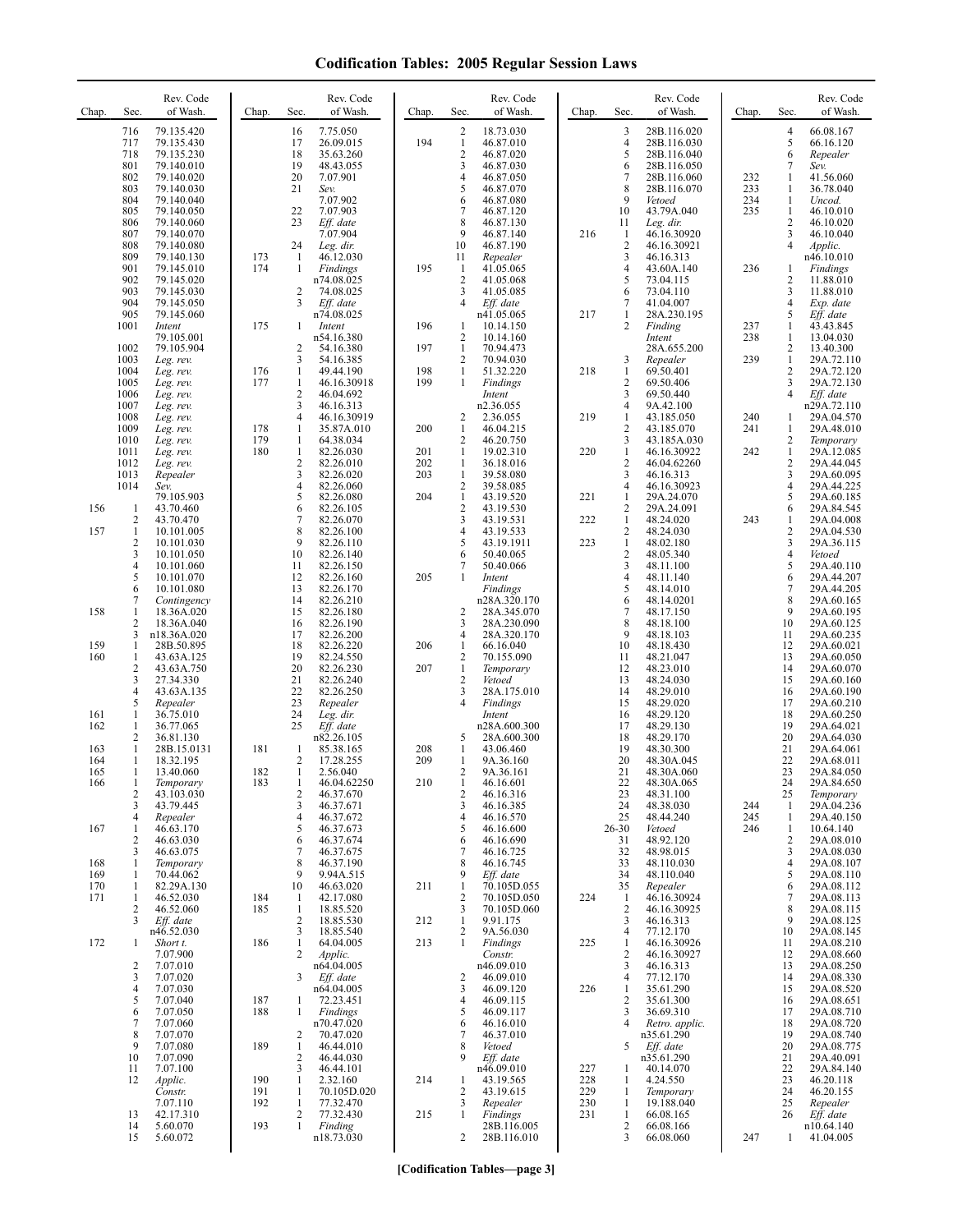| Chap.      | Rev. Code<br>of Wash.<br>Sec.                                                                                                                                                                    | Chap.                    | Rev. Code<br>of Wash.<br>Sec.                                                                                                                                                                                            | Chap.<br>Sec.                                                             | Rev. Code<br>of Wash.                                                                                                                        | Chap.      | Sec.                                                                      | Rev. Code<br>of Wash.                                                                                                                      | Chap.                           | Sec.                                                                           | Rev. Code<br>of Wash.                                                                                                                             |
|------------|--------------------------------------------------------------------------------------------------------------------------------------------------------------------------------------------------|--------------------------|--------------------------------------------------------------------------------------------------------------------------------------------------------------------------------------------------------------------------|---------------------------------------------------------------------------|----------------------------------------------------------------------------------------------------------------------------------------------|------------|---------------------------------------------------------------------------|--------------------------------------------------------------------------------------------------------------------------------------------|---------------------------------|--------------------------------------------------------------------------------|---------------------------------------------------------------------------------------------------------------------------------------------------|
|            | 2<br>41.40.170<br>3<br>Sev.<br>n41.04.005<br>4<br>Eff. date                                                                                                                                      | 262                      | $\overline{4}$<br>Temporary<br>5<br>Exp. date<br>1<br>9A.44.010<br>$\overline{2}$<br>9A.44.093                                                                                                                           | 255<br>256<br>257<br>258                                                  | 31.45.030<br>31.45.077<br>31.45.090<br>32.04.220                                                                                             |            | 344<br>345<br>346<br>347                                                  | 70.168.090<br>70.190.060<br>71.05.390<br>72.09.116                                                                                         |                                 | 5<br>6<br>7<br>8                                                               | 2.56.010<br>2.56.020<br>2.56.030<br>2.56.120                                                                                                      |
| 248        | n41.04.005<br>84.36.379<br>1<br>2<br>84.36.381<br>3<br>Applic.                                                                                                                                   | 263<br>264               | 3<br>9A.44.096<br>$\mathbf{1}$<br>9.94A.760<br>$\overline{2}$<br>10.01.160<br>46.44.013<br>1                                                                                                                             | 259<br>260<br>261<br>262                                                  | 32.32.228<br>32.32.275<br>33.04.110<br>34.05.325                                                                                             |            | 348<br>349<br>350<br>351                                                  | 72.09.225<br>73.04.030<br>74.09A.020<br>74.13.500                                                                                          |                                 | 9<br>10<br>11<br>12                                                            | 2.56.150<br>2.56.180<br>2.68.020<br>2.70.050                                                                                                      |
| 249        | n84.36.381<br>28B.15.621<br>1<br>$\overline{c}$<br>28B.15.380<br>3<br>28B.15.910<br>4<br>28B.15.558                                                                                              | 265<br>266<br>267<br>268 | 1<br>49.44.120<br>$\mathbf{1}$<br>28A.400.301<br>$\mathbf{1}$<br>41.05.550<br>1<br>Finding<br>n18.79.202                                                                                                                 | 263<br>264<br>265<br>266<br>267                                           | 35.02.130<br>35.21.228<br>35.21.759<br>35.102.040<br>35A.21.300                                                                              |            | 352<br>353<br>354<br>355<br>356                                           | 74.13.515<br>74.13.525<br>74.34.063<br>74.39A.200<br>74.46.820                                                                             |                                 | 13<br>14<br>15<br>16<br>17                                                     | 3.46.030<br>3.50.020<br>3.66.010<br>3.66.070<br>9.73.230                                                                                          |
| 250        | 5<br>Repealer<br>1<br>Intent<br>n73.08.005<br>2<br>73.08.005                                                                                                                                     |                          | 2<br>43.70.110<br>3<br>43.70.250<br>$\overline{4}$<br>18.79.202<br>5<br>Repealer                                                                                                                                         | 268<br>269<br>270<br>271                                                  | 36.01.210<br>36.28A.060<br>36.57.120<br>36.57A.170                                                                                           |            | 357<br>358<br>359<br>360                                                  | 76.09.060<br>80.04.095<br>81.104.115<br>81.112.180                                                                                         |                                 | 18<br>19<br>20<br>21                                                           | Vetoed<br>9.94A.850<br>9.94A.855<br>Uncod.                                                                                                        |
|            | 3<br>73.08.010<br>4<br>73.08.035<br>5<br>73.08.070<br>6<br>73.08.080<br>7<br>73.08.090                                                                                                           | 269<br>270<br>271<br>272 | 18.79.2021<br>46.20.308<br>1<br>$\mathbf{1}$<br>47.60.326<br>1<br>77.85.130<br>1<br>28B.95.020                                                                                                                           | 272<br>273<br>274<br>275<br>276                                           | 36.70B.220<br>36.70C.120<br>36.102.200<br>39.10.100<br>40.07.040                                                                             |            | 361<br>362<br>363<br>364<br>365                                           | 82.32.330<br>82.32.410<br>84.08.210<br>84.40.020<br>90.14.068                                                                              |                                 | 22<br>23<br>24<br>25<br>26                                                     | 10.64.120<br>10.98.080<br>10.98.100<br>10.98.160<br>13.34.102                                                                                     |
| 251<br>252 | 8<br>Repealer<br>1<br>41.04.007<br>1<br>38.40.200<br>2<br>38.40.210                                                                                                                              |                          | $\overline{2}$<br>28B.95.030<br>3<br>28B.95.090<br>$\overline{4}$<br>28B.95.110<br>5<br>28B.95.120                                                                                                                       | 277<br>278<br>279<br>280                                                  | 41.05.026<br>41.06.160<br>41.06.167<br>41.06.450                                                                                             |            | 366<br>401<br>402                                                         | 90.80.135<br>Purpose<br>42.56.900<br>42.56.210                                                                                             |                                 | 27<br>28<br>29<br>30                                                           | 13.40.430<br>13.64.080<br>13.70.130<br>26.12.177                                                                                                  |
| 253        | 3<br>38.20.010<br>1<br>84.39.010<br>$\overline{\mathbf{c}}$<br>84.39.020<br>3<br>84.39.030<br>4<br>84.39.040<br>5<br>84.39.050<br>6<br>84.39.060<br>7<br>82.03.130<br>8<br>Approp.               | 273<br>274               | 6<br>6.15.010<br>42.30.080<br>1<br>$\mathbf{1}$<br>Finding<br>Purpose<br>42.56.001<br>101<br>42.56.010<br>102<br>Short t.<br>42.56.020<br>103<br>Leg. rev.                                                               | 281<br>282<br>283<br>284<br>285<br>286<br>287<br>288<br>289               | 41.06.455<br>42.17.245<br>42.56.030<br>42.56.070<br>42.56.080<br>42.56.130<br>42.56.510<br>42.56.550<br>42.56.560                            |            | 403<br>404<br>405<br>406<br>407<br>408<br>409<br>410<br>411               | 42.56.230<br>42.56.240<br>42.56.250<br>42.56.260<br>42.56.270<br>42.56.280<br>42.56.290<br>42.56.300<br>42.56.310                          |                                 | 31<br>32<br>33<br>34<br>35<br>36<br>37<br>38<br>39                             | 26.12.802<br>26.12.804<br>26.18.210<br>26.18.220<br>26.19.011<br>26.19.035<br>26.19.050<br>26.26.065<br>26.50.030                                 |
| 254        | 9<br>Applic.<br>n84.39.010<br>10<br>Leg. dir.<br>38.42.010<br>1<br>2<br>Applic.<br>38.42.020<br>3<br>38.42.030                                                                                   |                          | 201<br>2.64.111<br>202<br>9.41.097<br>203<br>9.41.129<br>204<br>10.29.030<br>205<br>10.29.090<br>206<br>10.97.080<br>207<br>10.97.140                                                                                    | 290<br>291<br>292<br>293<br>294<br>295<br>296                             | 42.56.570<br>42.48.030<br>42.52.050<br>42.52.810<br>43.06A.050<br>43.21L.120<br>43.22.434                                                    |            | 412<br>413<br>414<br>415<br>416<br>417<br>418                             | 42.56.320<br>42.56.330<br>42.56.340<br>42.56.350<br>42.56.360<br>42.56.370<br>42.56.380                                                    |                                 | 40<br>41<br>42<br>43<br>44<br>45<br>46                                         | 26.50.035<br>35.20.030<br>36.01.050<br>36.18.018<br>43.08.250<br>43.70.540<br>43.101.280                                                          |
|            | 4<br>38.42.040<br>5<br>38.42.050<br>6<br>38.42.060<br>7<br>38.42.070<br>8<br>38.42.080<br>9<br>38.42.090<br>10<br>38.42.100<br>11<br>Short t.<br>38.42.900<br>12<br>38.42.901<br>13<br>Leg. dir. |                          | 208<br>10.98.200<br>209<br>10.99.090<br>210<br>13.40.570<br>211<br>15.19.080<br>212<br>15.26.295<br>213<br>15.28.315<br>214<br>15.44.185<br>215<br>15.58.060<br>216<br>15.65.203<br>217<br>15.66.105<br>218<br>15.86.110 | 297<br>298<br>299<br>300<br>301<br>302<br>303<br>304<br>305<br>306<br>307 | 43.33A.025<br>43.43.856<br>43.52.570<br>43.52.612<br>43.70.050<br>43.70.510<br>44.05.080<br>46.12.380<br>46.12.390<br>46.20.041<br>46.20.118 |            | 419<br>420<br>421<br>422<br>423<br>424<br>425<br>426<br>427<br>428<br>429 | 42.56.390<br>42.56.400<br>42.56.410<br>42.56.420<br>42.56.430<br>42.56.440<br>42.56.450<br>42.56.460<br>42.56.470<br>42.56.480<br>Repealer | 283<br>284<br>285<br>286<br>287 | 47<br>48<br>49<br>1<br>2,3<br>4<br>1<br>1<br>2<br>$\mathbf{1}$<br>$\mathbf{1}$ | 46.20.286<br>74.14C.100<br>82.14.310<br>Findings<br>Temporary<br>Contingency<br>42.17.310<br>63.29.010<br>63.29.190<br>28A.335.190<br>28A.235.160 |
| 255        | 14<br>Sev.<br>38.42.902<br>15<br>Eff. date<br>38.42.903<br>41.04.005                                                                                                                             |                          | 219<br>15.88.170<br>220<br>16.67.180<br>221<br>18.27.120<br>222<br>18.32.040<br>223<br>18.39.450                                                                                                                         | 308<br>309<br>310<br>311<br>312                                           | 47.64.220<br>48.02.065<br>48.20.530<br>48.21.330<br>48.30A.060                                                                               | 275        | 501<br>502<br>503                                                         | 42.56.901<br>$Eff.$ date<br>42.56.902<br>Leg. dir.<br>Finding                                                                              | 288                             | 2<br>$\mathbf{1}$<br>2<br>3<br>4                                               | Uncod.<br>46.20.245<br>46.20.265<br>46.20.270<br>46.20.285                                                                                        |
| 256<br>257 | 31.45.210<br>$\mathbf{1}$<br>Findings<br>$\mathbf{1}$<br>Purpose<br>n43.60A.150<br>2<br>43.60A.150                                                                                               |                          | 224<br>18.44.031<br>225<br>18.51.290<br>226<br>18.64.420<br>227<br>18.71.0195<br>228<br>18.71.340                                                                                                                        | 313<br>314<br>315<br>316<br>317                                           | 48.32A.185<br>48.44.470<br>48.46.540<br>48.62.101<br>48.94.010                                                                               |            | $\overline{c}$<br>3<br>4                                                  | Intent<br>n18.64.350<br>18.64.350<br>18.64.360<br>18.64.480                                                                                |                                 | 5<br>6<br>7<br>8<br>9                                                          | 46.20.289<br>46.20.324<br>46.20.334<br>46.63.110<br>Eff. date                                                                                     |
| 258        | 3<br>77.85.130<br>$\mathbf{1}$<br>Findings<br>Intent<br>n28B.45.014                                                                                                                              |                          | 229<br>18.106.320<br>230<br>18.130.085<br>231<br>18.130.095<br>232<br>18.130.110                                                                                                                                         | 318<br>319<br>320<br>321                                                  | 48.104.050<br>50.13.015<br>50.13.030<br>50.13.040                                                                                            | 276<br>277 | 1<br>2<br>1                                                               | Temporary<br>Contingency<br>Intent<br>n62A.3-530                                                                                           | 289<br>290<br>291               | 1<br>1<br>1                                                                    | n46.20.245<br>82.19.050<br>13.04.030<br>4.24.250                                                                                                  |
|            | 28B.45.014<br>2<br>3<br>28B.45.020<br>4<br>28B.45.030<br>5<br>28B.45.040<br>6<br>28B.50.810<br>7<br>28B.50.020<br>8<br>28B.50.030                                                                |                          | 233<br>18.130.175<br>234<br>19.28.171<br>19.34.240<br>235<br>19.80.065<br>236<br>237<br>19.230.190<br>238<br>21.20.855<br>239<br>21.30.170                                                                               | 322<br>323<br>324<br>325<br>326<br>327<br>328                             | 50.13.060<br>50.13.080<br>50.38.060<br>51.36.120<br>52.14.100<br>66.28.180<br>69.41.044                                                      | 278        | 2<br>3<br>4<br>5<br>6<br>1<br>2                                           | 28A.300.455<br>62A.3-530<br>62A.3-540<br>62A.3-550<br>Leg. dir.<br>48.43.600<br>48.43.605                                                  | 292                             | 2<br>3<br>1<br>2<br>3<br>$\overline{4}$<br>5                                   | 43.70.510<br>70.41.200<br>43.20B.750<br>64.04.210<br>65.04.050<br>6.13.080<br>43.20B.030                                                          |
|            | 9<br>28B.50.140<br>10<br>28B.15.069<br>28B.76.230<br>11<br>12<br>28B.50.820<br>13<br>28B.50.901                                                                                                  |                          | 22.09.640<br>240<br>26.12.170<br>241<br>242<br>26.23.120<br>243<br>27.53.070<br>244<br>28A.320.160                                                                                                                       | 329<br>330<br>331<br>332<br>333                                           | 69.41.280<br>69.45.090<br>70.02.090<br>70.38.095<br>70.41.150                                                                                | 279        | 3<br>1                                                                    | Applic.<br>n48.43.600<br>Findings<br>Intent<br>74.09.402                                                                                   | 293                             | 6<br>1<br>2                                                                    | 43.20B.080<br>Finding<br>Intent<br>n18.64.490<br>18.64.490                                                                                        |
| 259<br>260 | 28B.76.2301<br>14<br>1<br>Findings<br>$\overline{2}$<br>Temporary<br>82.36.035<br>1                                                                                                              |                          | 245<br>28A.410.095<br>28B.85.020<br>246<br>247<br>28C.10.050<br>248<br>29A.04.225                                                                                                                                        | 334<br>335<br>336<br>337                                                  | 70.44.315<br>70.45.030<br>70.47.150<br>70.77.455                                                                                             | 280        | $\overline{\mathbf{c}}$<br>3<br>1<br>2                                    | 74.09.415<br>Vetoed<br>19.28.311<br>n19.28.311                                                                                             | 294                             | 3<br>1<br>2                                                                    | n18.64.490<br>Intent<br>n36.70A.130<br>36.70A.130                                                                                                 |
| 261        | 2<br>82.38.160<br>3<br>Repealer<br>$\overline{4}$<br>Eff. date<br>n82.38.160<br>1,2<br>Temporary<br>3<br>Vetoed                                                                                  |                          | 249<br>29A.60.070<br>250<br>29A.60.140<br>251<br>30.04.075<br>252<br>30.04.230<br>253<br>30.04.410<br>254<br>31.12.565                                                                                                   | 338<br>339<br>340<br>341<br>342<br>343                                    | 70.95C.220<br>70.102.020<br>70.120.100<br>70.148.060<br>70.149.090<br>70.168.070                                                             | 281<br>282 | 1<br>2<br>1<br>$\overline{c}$<br>3<br>4                                   | 52.02.020<br>Vetoed<br>2.14.110<br>2.43.020<br>2.43.030<br>2.43.070                                                                        | 295                             | 3<br>1<br>2<br>3                                                               | Eff. date<br>n36.70A.130<br>Findings<br>n70.120A.010<br>70.120A.010<br>70.120A.020                                                                |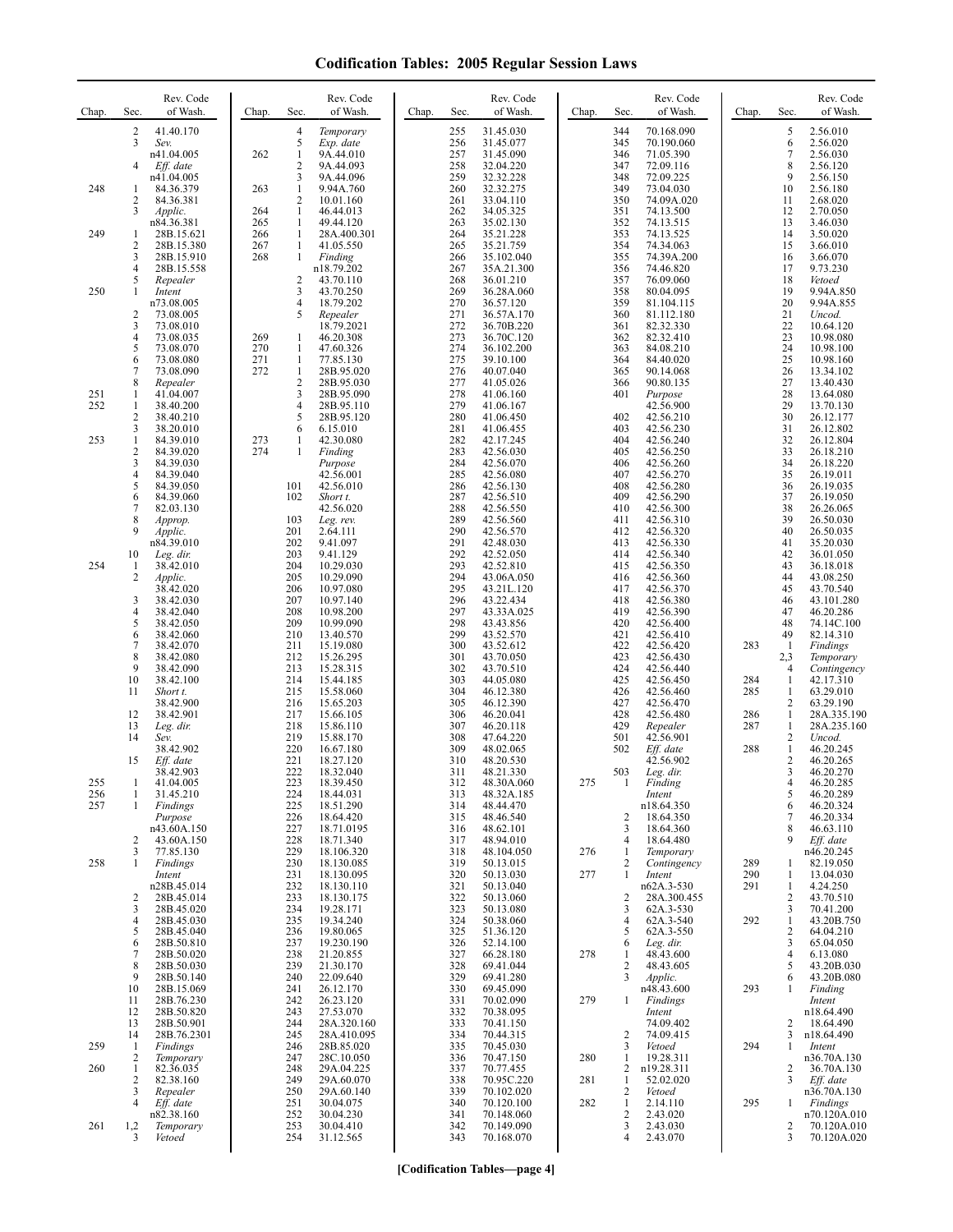| Chap. | Sec.                                                       | Rev. Code<br>of Wash.                                                            | Chap.      | Sec.                                             | Rev. Code<br>of Wash.                                                         | Chap. | Sec.                                         | Rev. Code<br>of Wash.                                                       | Chap.      | Sec.                                   | Rev. Code<br>of Wash.                                                       | Chap.      | Sec.                                                       | Rev. Code<br>of Wash.                                                                  |
|-------|------------------------------------------------------------|----------------------------------------------------------------------------------|------------|--------------------------------------------------|-------------------------------------------------------------------------------|-------|----------------------------------------------|-----------------------------------------------------------------------------|------------|----------------------------------------|-----------------------------------------------------------------------------|------------|------------------------------------------------------------|----------------------------------------------------------------------------------------|
|       | $\overline{4}$<br>5<br>6<br>$\overline{7}$<br>8<br>9       | 70.120A.030<br>70.94.017<br>70.120.170<br>46.16.017<br>46.37.540<br>70.120A.040  | 304        | 14<br>15,16<br>17<br>18<br>$\mathbf{1}$          | 77.12.203<br>Temporary<br>Eff. date<br>n79A.15.010<br>Eff. date<br>90.56.005  |       | 302<br>303<br>304<br>305<br>306<br>307       | 46.16.270<br>46.20.055<br>46.20.070<br>46.20.117<br>46.20.120<br>46.20.308  |            | 14<br>15<br>16<br>17<br>18<br>19       | Vetoed<br>n47.01.075<br>44.75.020<br>44.75.030<br>44.75.040<br>44.75.050    |            | 6<br>7<br>8<br>9<br>10<br>11                               | 41.37.050<br>41.37.250<br>41.40.197<br>41.40.850<br>41.45.070<br>Repealer              |
|       | 10<br>11,12<br>13<br>14                                    | Uncod.<br>Repealer<br>Leg. dir.<br>Eff. date<br>n70.94.017                       | 305        | 2<br>3<br>4<br>$\mathbf{1}$                      | 90.56.120<br>90.56.130<br>90.56.060<br>Finding<br>Purpose                     |       | 308<br>309<br>401<br>402                     | 46.20.311<br>46.20.049<br>43.135.045<br>Applic.<br>n46.68.035               |            | 20<br>21<br>22<br>23<br>24             | 44.75.080<br>44.75.090<br>44.75.100<br>44.75.110<br>44.75.120               |            | 12<br>13<br>14                                             | Eff. date<br>n41.37.010<br>Exp. date<br>n41.45.070<br>41.50.088                        |
| 296   | 15<br>-1<br>$\sqrt{2}$<br>3                                | Eff. date<br>n70.120A.010<br>82.08.809<br>82.08.813<br>82.12.809                 |            | 2<br>3<br>4<br>5                                 | 70.220.010<br>70.220.020<br>70.220.030<br>70.220.040<br>70.220.050            |       | 403<br>404<br>405                            | Eff. dates<br>n46.68.035<br>Leg. dir.<br>Eff. date<br>n46.68.290            |            | 25<br>101<br>102<br>103<br>104         | 44.28.161<br>35.58.2796<br>36.78.070<br>41.40.037<br>43.10.101              | 328<br>329 | 1<br>$\overline{c}$<br>3<br>$\mathbf{1}$<br>$\overline{c}$ | 36.70A.108<br>47.80.030<br>Temporary<br>47.46.090<br>47.46.091                         |
|       | $\overline{4}$<br>5<br>6<br>7                              | 82.12.813<br>Eff. date<br>n82.08.809<br>Exp. date<br>Contingency                 | 306        | 6<br>7<br>1<br>2                                 | 70.220.060<br>Leg. dir.<br>Findings<br>70.140.010<br>70.140.020               | 315   | 406<br>407<br>$\mathbf{1}$<br>$\overline{2}$ | Exp. date<br>n43.84.092<br>n46.68.035<br>47.10.873<br>47.10.874             |            | 105<br>106<br>107<br>108<br>109        | 43.79.270<br>43.79.280<br>43.88.020<br>43.88.030<br>43.88.230               | 330        | 1<br>$\overline{c}$<br>3<br>$\overline{4}$                 | Findings<br>79.24.700<br>79.24.710<br>79.24.720<br>79.24.730                           |
| 297   | $\mathbf{1}$<br>$\overline{2}$<br>3<br>$\overline{4}$<br>5 | 82.70.010<br>82.70.025<br>82.70.020<br>82.70.030<br>82.70.040                    |            | 3<br>4<br>5<br>6<br>$\overline{7}$               | 70.140.030<br>70.140.040<br>70.140.050<br>70.140.060<br>70.140.070            |       | 3<br>4<br>5<br>6<br>7                        | 47.10.875<br>47.10.876<br>47.10.877<br>47.10.878<br>Leg. dir.               |            | 110<br>111<br>112<br>113<br>114        | 43.105.160<br>43.105.190<br>44.04.260<br>44.28.088<br>43.88.125             | 331        | 5<br>6<br>7<br>1<br>$\overline{c}$                         | 43.01.090<br>43.19.500<br>79.24.087<br>46.12.102<br>46.63.073                          |
| 298   | 6<br>7<br>-1                                               | Eff. date<br>n82.70.025<br>Contingency<br>Findings<br>19.260.010                 | 307        | 8<br>9<br>10<br>$\mathbf{1}$<br>2                | 70.140.080<br>Leg. dir.<br>Contingency<br>79.135.050<br>79.135.060            | 316   | 8<br>1<br>$\overline{2}$<br>3                | Eff. date<br>n47.10.873<br>47.68.390<br>47.68.400<br>47.68.410              |            | 115<br>116<br>117<br>118<br>119        | 46.01.320<br>46.01.325<br>46.16.705<br>46.16.715<br>46.16.725               | 332        | $\mathbf{1}$<br>2<br>3<br>$\overline{4}$                   | Short t.<br>83.110A.900<br>83.110A.010<br>83.110A.020<br>83.110A.030                   |
|       | $\overline{c}$<br>3<br>$\overline{4}$<br>5<br>6            | 19.260.020<br>Applic.<br>19.260.030<br>19.260.040<br>19.260.050<br>19.260.060    | 308<br>309 | 3<br>4<br>5<br>$\mathbf{1}$<br>$\mathbf{1}$<br>2 | 79.135.070<br>Exp. date<br>Contingency<br>77.85.200<br>77.85.005<br>77.85.010 | 317   | 4<br>1<br>$\overline{c}$<br>3                | Contingency<br>Finding<br>Intent<br>47.29.010<br>47.29.020<br>47.29.030     |            | 120<br>121<br>122<br>123<br>124<br>125 | 46.73.010<br>47.01.280<br>47.04.210<br>47.04.220<br>47.06.110<br>47.06A.020 |            | 5<br>6<br>7<br>8<br>9<br>10                                | 83.110A.040<br>83.110A.050<br>83.110A.060<br>83.110A.070<br>83.110A.080<br>83.110A.090 |
| 299   | $\overline{7}$<br>8<br>9<br>$\mathbf{1}$                   | 19.260.070<br>Sev.<br>19.260.900<br>Leg. dir.<br>44.39.010                       |            | 3<br>4<br>5<br>6<br>7                            | 77.85.020<br>77.85.030<br>77.85.040<br>77.85.050<br>77.85.090                 |       | 4<br>5<br>6<br>7                             | Purpose<br>47.29.040<br>47.29.050<br>47.29.060<br>47.29.070                 |            | 126<br>127<br>128<br>129<br>130        | 47.10.790<br>47.10.801<br>47.10.802<br>47.17.850<br>47.26.167               |            | 11<br>12<br>13<br>14                                       | 83.110A.100<br>83.110A.110<br>Sev.<br>83.110A.903<br>Applic.                           |
|       | 2<br>3<br>$\overline{4}$<br>5                              | 44.39.070<br>Intent<br>n44.39.010<br>44.39.012<br>43.19.691                      | 310<br>311 | 8<br>9<br>10<br>-1<br>$\mathbf{1}$               | 77.85.130<br>77.85.150<br>Repealer<br>84.34.055<br>46.44.0915                 |       | 8<br>9<br>10<br>11<br>12                     | 47.29.080<br>47.29.090<br>47.29.100<br>47.29.110<br>47.29.120               |            | 131<br>132<br>133<br>134<br>135        | 47.26.170<br>47.46.030<br>47.46.040<br>79A.05.125<br>81.80.395              |            | 15<br>16<br>17                                             | 83.110A.904<br>Repealer<br>83.110A.901<br>Eff. date<br>83.110A.902                     |
| 300   | 6<br>1<br>2<br>3                                           | 43.19.695<br>Findings<br>Intent<br>n82.16.110<br>82.16.110<br>82.16.120          | 312        | 1<br>2<br>3<br>4<br>5                            | Intent<br>n47.56.401<br>47.56.401<br>47.56.403<br>47.66.090<br>42.17.310      |       | 13<br>14<br>15<br>16<br>17<br>18             | 47.29.130<br>47.29.140<br>47.29.150<br>47.29.160<br>47.29.170<br>47.29.180  |            | 136<br>137<br>138<br>139<br>140<br>141 | 81.104.110<br>82.33.020<br>82.70.060<br>82.80.070<br>90.03.525<br>Repealer  | 333        | 18<br>19<br>1<br>$\overline{c}$                            | Savings<br>Table of dispo.<br>n83.110.010<br>Leg. dir.<br>43.334.010<br>43.334.020     |
|       | $\overline{4}$<br>5<br>6<br>7                              | 82.16.130<br>82.16.140<br>Contingency<br>Leg. dir.<br>Eff. date<br>n82.16.110    |            | 6<br>7<br>8<br>9<br>10                           | 42.17.310<br>43.84.092<br>43.84.092<br>n47.56.401<br>Exp. dates<br>Eff. dates |       | 19<br>20<br>21<br>22<br>23<br>24             | 47.29.190<br>47.29.200<br>47.29.210<br>47.29.220<br>47.29.230               |            | 142<br>143<br>144<br>145               | n43.17.020<br>Leg. rev.<br>Leg. dir.<br>$Eff.$ dates<br>n43.17.020          |            | 3<br>$\overline{4}$<br>5<br>6<br>7<br>8                    | 43.334.030<br>43.334.040<br>43.334.050<br>43.334.060<br>43.334.070                     |
| 301   | 1<br>2<br>3                                                | Findings<br>Intent<br>n82.04.294<br>82.04.294<br>82.04.440                       | 313        | 11<br>12<br>$1-$<br>608                          | n43.84.092<br>Eff. date<br>Par. veto<br><i><b>Omnibus</b></i><br>Approp. Act  |       | 25<br>26<br>27<br>28<br>29                   | 47.29.240<br>47.29.250<br>47.29.260<br>47.29.270<br>47.29.900<br>Leg. dir.  | 320<br>321 | 146<br>1<br>2<br>1<br>2                | Exp. date<br>n82.70.060<br>46.37.395<br>46.63.110<br>77.15.700<br>77.15.020 |            | 9<br>10<br>11<br>12<br>13                                  | 43.334.080<br>41.06.095<br>43.17.010<br>43.17.020<br>43.334.900<br>27.34.020           |
| 302   | $\overline{4}$<br>5<br>6<br>-1                             | 82.32.620<br>Temporary<br>Eff. date<br>n82.04.294<br>Intent                      |            | 609<br>700-804<br>901                            | (Uncod.)<br>81.84.020<br>Uncod.<br>Sev.<br>n81.84.020                         | 318   | 30<br>1<br>$\overline{c}$                    | 47.04.260<br>Findings<br>Intent<br>n47.01.330<br>47.01.330                  | 322<br>323 | 1<br>-1<br>2<br>3                      | 19.250.010<br>Intent<br>n46.16.010<br>46.16.010<br>46.63.020                |            | 14<br>15<br>16<br>17<br>18                                 | 27.34.070<br>27.34.230<br>27.34.330<br>27.34.342<br>27.34.344                          |
|       | $\overline{c}$<br>3<br>$\overline{4}$<br>5<br>6            | n43.86A.030<br>43.86A.030<br>43.86A.060<br>43.86A.080<br>39.19.240<br>43.63A.690 | 314        | 902<br>101<br>102<br>103<br>104                  | Eff. date<br>n81.84.020<br>82.36.025<br>82.38.030<br>46.68.090<br>46.68.290   | 319   | 3<br>$\overline{4}$<br>5<br>6<br>7<br>1      | 47.01.340<br>47.66.030<br>47.66.040<br>47.66.080<br>Contingency<br>Findings | 324        | 4<br>5<br>1<br>2                       | Eff. date<br>n46.16.010<br>Applic.<br>n46.16.010<br>35.91.040<br>36.94.140  |            | 19<br>20<br>21<br>22<br>23<br>24                           | 27.53.020<br>27.53.030<br>27.53.070<br>27.53.080<br>27.53.095<br>Repealer              |
| 303   | 7<br>1<br>$\overline{2}$<br>3<br>$\overline{4}$            | Repealer<br>79A.15.010<br>79A.15.030<br>79A.15.040<br>79A.15.050                 |            | 105<br>106<br>107<br>108<br>109                  | 46.68.300<br>46.68.110<br>82.38.035<br>82.38.045<br>43.84.092                 |       | $\overline{2}$<br>3<br>$\overline{4}$        | Intent<br>n43.17.020<br>43.17.020<br>47.01.041<br>47.01.061                 | 325        | 1<br>2<br>3<br>$\overline{4}$          | Intent<br>n46.25.010<br>46.25.010<br>46.25.123<br>46.25.125                 | 334<br>335 | 25<br>26<br>$\mathbf{1}$<br>$\mathbf{1}$                   | Leg. dir.<br>Exp. date<br>n27.34.330<br>47.80.060<br>Vetoed                            |
|       | 5<br>6<br>$\overline{7}$<br>8<br>9                         | 79A.15.110<br>79A.15.120<br>79A.15.130<br>79A.15.060<br>79A.15.070               |            | 110<br>111<br>201<br>202<br>203                  | 43.84.092<br>46.68.135<br>46.17.010<br>46.17.020<br>46.16.086                 |       | 5<br>6<br>7<br>8<br>9                        | 47.01.071<br>47.01.075<br>47.01.101<br>47.05.021<br>47.05.030               | 326<br>327 | 5<br>1<br>2<br>3<br>1                  | 46.25.090<br>82.32.330<br>43.07.390<br>82.45.220<br>41.04.270               | 336        | 2<br>3<br>4<br>5<br>1                                      | 47.56.031<br>47.56.076<br>47.56.270<br>Repealer<br>36.73.015                           |
|       | 10<br>11<br>12<br>13                                       | 79A.15.080<br>79.70.130<br>79.71.130<br>84.33.140                                |            | 204<br>205<br>206<br>301                         | 46.16.070<br>46.68.035<br>46.16.162<br>46.16.237                              |       | 10<br>11<br>12<br>13                         | 47.05.035<br>47.05.051<br>44.04.300<br>44.04.310                            |            | 2<br>3<br>4<br>5                       | 41.32.860<br>41.34.070<br>41.37.010<br>41.37.020                            |            | $\overline{c}$<br>3<br>$\overline{4}$<br>5                 | 36.73.010<br>36.73.020<br>36.73.040<br>36.73.050                                       |

**[Codification Tables—page 5]**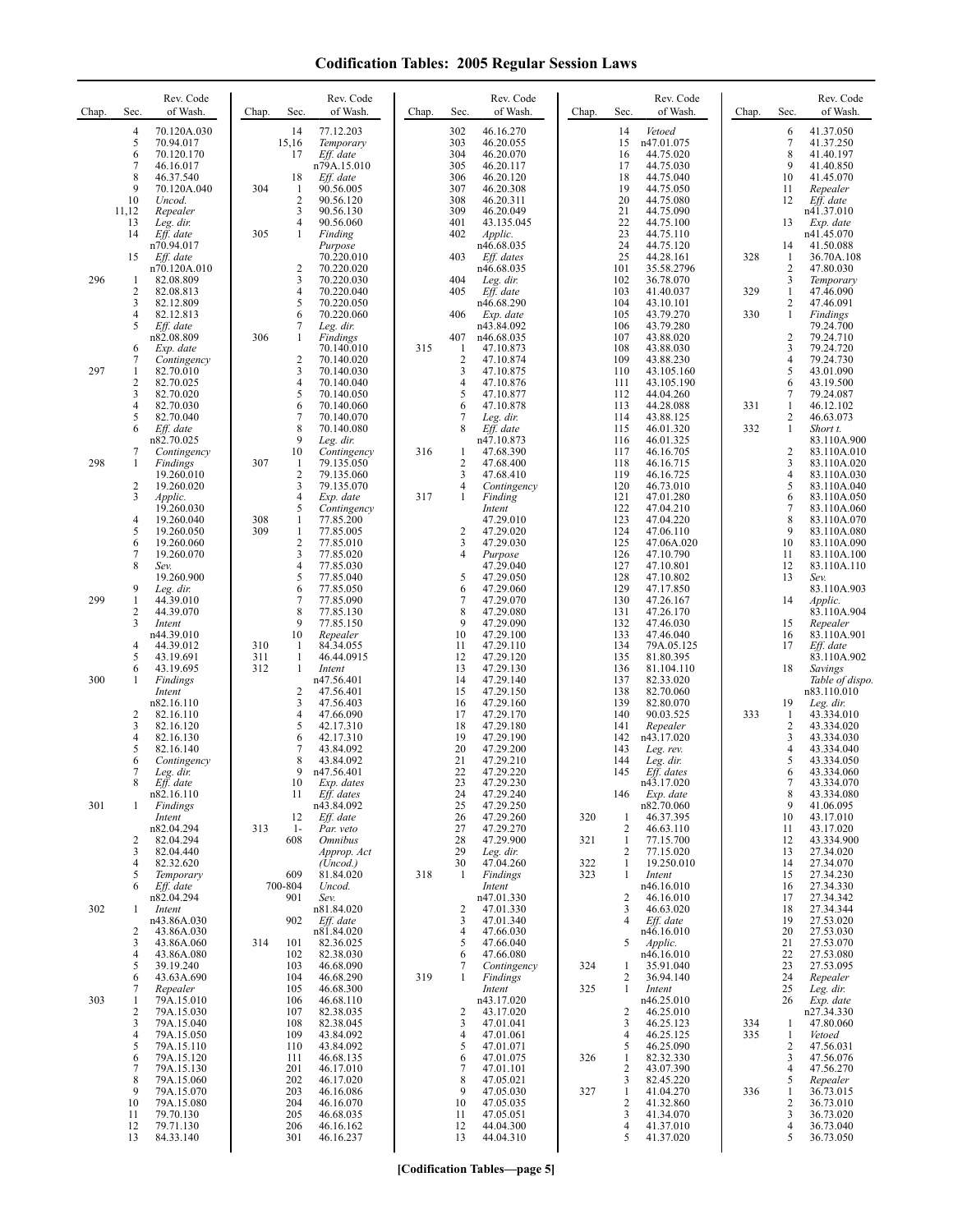| Chap. | Sec.                | Rev. Code<br>of Wash.     | Chap.      | Rev. Code<br>of Wash.<br>Sec.                         | Chap. | Sec.                         | Rev. Code<br>of Wash.  | Chap. | Sec.                 | Rev. Code<br>of Wash.     | Chap. | Sec.                | Rev. Code<br>of Wash.     |
|-------|---------------------|---------------------------|------------|-------------------------------------------------------|-------|------------------------------|------------------------|-------|----------------------|---------------------------|-------|---------------------|---------------------------|
|       | 6<br>7              | 36.73.060<br>36.73.070    | 345        | n71.09.090<br>$\mathbf{1}$<br>26.44.220               | 365   | 1<br>$\overline{\mathbf{c}}$ | 18.39.010<br>18.39.020 |       | 90<br>91             | 68.28.060<br>68.32.010    |       | 6<br>7              | 82.04.286<br>82.04.350    |
|       | 8<br>9              | 36.73.080<br>36.73.100    | 346        | 2<br>26.44.230<br>$\mathbf{1}$<br>72.09.100           |       | 3<br>4                       | 18.39.035<br>18.39.045 |       | 92<br>93             | 68.32.020<br>68.32.030    |       | 8<br>9              | 82.04.290<br>9.46.071     |
|       | 10<br>11            | 36.73.110<br>36.73.120    | 347        | 2<br>28A.335.190<br>$\mathbf{1}$<br>Finding           |       | 5<br>6                       | 18.39.070<br>18.39.100 |       | 94<br>95             | 68.32.040<br>68.32.050    |       | 10                  | Sev.<br>n43.20A.890       |
|       | 12<br>13            | 36.73.130                 |            | $\overline{2}$<br>43.121.160<br>3                     |       | 7<br>8                       | 18.39.120              |       | 96<br>97             | 68.32.060                 |       | 11                  | Eff. date                 |
|       | 14                  | 36.73.140<br>36.73.150    | 348        | Approp.<br>$\mathbf{1}$<br>30.38.005                  |       | 9                            | 18.39.125<br>18.39.130 |       | 98                   | 68.32.070<br>68.32.080    | 370   | 1                   | n43.20A.890<br>41.45.060  |
|       | 15<br>16            | 82.14.0455<br>82.80.140   |            | $\mathbf{2}$<br>30.38.010<br>3<br>30.38.015           |       | 10<br>11                     | 18.39.145<br>18.39.150 |       | 99<br>100            | 68.32.090<br>68.32.100    |       | 2<br>3              | 41.45.060<br>41.45.010    |
|       | 17<br>18            | 36.73.065<br>36.73.160    |            | $\overline{4}$<br>32.04.030<br>5<br>32.32.228         |       | 12<br>13                     | 18.39.170<br>18.39.173 |       | 101<br>102           | 68.32.110<br>68.32.130    |       | 4<br>5              | 41.45.010<br>Leg. rev.    |
|       | 19<br>20            | 36.73.170<br>82.14.050    |            | 6<br>Uncod.<br>7<br>Eff. date                         |       | 14<br>15                     | 18.39.175<br>18.39.181 |       | 103<br>104           | 68.32.140<br>68.32.150    |       | 6<br>7              | 41.45.062<br>Eff. date    |
|       | 21<br>22            | 82.14.060<br>35.21.225    | 349        | n30.38.005<br>42.17.310<br>1                          |       | 16<br>17                     | 18.39.195<br>18.39.215 |       | 105<br>106           | 68.32.160<br>68.36.010    |       | 8                   | n41.45.060<br>Eff. date   |
|       | 23<br>24            | Vetoed<br>82.80.030       |            | $\overline{c}$<br>Eff. date<br>n42.17.310             |       | 18<br>19                     | 18.39.217<br>18.39.220 |       | 107<br>108           | 68.36.020<br>68.36.030    |       | 9                   | n41.45.060<br>Exp. date   |
|       | 25<br>26            | 47.56.078<br>Eff. date    | 350        | 46.16.010<br>1<br>2<br>Eff. date                      |       | 20<br>21                     | 18.39.231<br>18.39.250 |       | 109<br>110           | 68.36.040<br>68.36.050    | 371   | 1                   | n41.45.060<br>Finding     |
| 337   | 1                   | n36.73.015<br>Finding     | 351        | n46.16.010<br>9.46.0237<br>1                          |       | 22<br>23                     | 18.39.255<br>18.39.345 |       | 111<br>112           | 68.40.010<br>68.40.025    |       |                     | Intent<br>n71.34.600      |
|       |                     | Intent<br>n48.18.030      | 352        | 2<br>67.16.251<br>$\mathbf{1}$<br>48.30.270           |       | 24<br>25                     | 18.39.410<br>18.39.800 |       | 113<br>114           | 68.40.060<br>68.44.020    |       | 2<br>3              | 71.34.500<br>71.34.660    |
|       | 2<br>3              | 48.18.010<br>48.18.030    | 353        | 2<br>Repealer<br>$\mathbf{1}$<br>71A.20.170           |       | 26<br>27                     | 18.39.525<br>68.04.020 |       | 115<br>116           | 68.44.070<br>68.44.080    |       | 4<br>5              | 71.34.600<br>71.34.410    |
|       | 4<br>5              | 48.18.580                 |            | $\mathbf{2}$<br>43.84.092<br>3                        |       | 28<br>29                     | 68.04.030              |       | 117                  | 68.44.090                 |       | 6                   | Leg. rev.                 |
|       | 6                   | 48.18.060<br>48.18.583    |            | 43.84.092<br>4<br>43.84.092                           |       | 30                           | 68.04.040<br>68.04.070 |       | 118<br>119           | 68.44.100<br>68.44.110    |       | 7                   | Sev.<br>n71.34.600        |
|       | $\overline{7}$<br>8 | 48.18.586<br>Temporary    |            | 5<br>72.01.140<br>6<br>Repealer                       |       | 31<br>32                     | 68.04.080<br>68.04.100 |       | 120<br>121           | 68.44.120<br>68.44.130    | 372   | 1<br>2              | 41.26.500<br>41.26.500    |
| 338   | 1                   | Finding<br>Intent         |            | 7<br>Eff. dates<br>n71A.20.170                        |       | 33<br>34                     | 68.04.110<br>68.04.120 |       | 122<br>123           | 68.44.140<br>68.44.150    |       | 3                   | Exp. date<br>n41.26.500   |
|       | $\overline{2}$      | n35.21.698<br>35.21.698   |            | 8<br>Exp. dates<br>n43.84.092                         |       | 35<br>36                     | 68.04.130<br>68.04.160 |       | 124<br>125           | 68.44.160<br>68.46.010    |       | 4<br>5              | Vetoed<br>Eff. date       |
|       | 3<br>4              | 35A.21.330<br>36.01.240   | 354        | Finding<br>$\mathbf{1}$<br>Intent                     |       | 37<br>38                     | 68.04.165<br>68.04.170 |       | 126<br>127           | 68.46.020<br>68.46.030    | 373   | 1                   | n41.26.500<br>79A.05.030  |
| 339   | 1<br>$\overline{c}$ | 18.140.005<br>18.140.010  |            | n70.95.510<br>$\overline{c}$<br>70.95.510             |       | 39<br>40                     | 68.04.190<br>68.04.210 |       | 128<br>129           | 68.46.040<br>68.46.050    | 374   | 2<br>1              | 43.43.570<br>36.18.010    |
|       | 3<br>$\overline{4}$ | 18.140.020<br>18.140.030  |            | 3<br>70.95.521<br>$\overline{4}$<br>70.95.515         |       | 41<br>42                     | 68.04.230<br>68.04.250 |       | 130<br>131           | 68.46.055<br>68.46.175    |       | $\overline{c}$<br>3 | 36.18.016<br>70.123.150   |
|       | 5<br>6              | 18.140.060<br>18.140.070  |            | 5<br>70.95.530<br>6<br>70.95.555                      |       | 43<br>44                     | 68.04.260<br>68.04.270 |       | 132<br>133           | 68.46.060<br>68.46.075    |       | 4<br>5              | 70.123.030<br>36.18.020   |
|       | 7<br>8              | 18.140.100<br>18.140.110  |            | 7<br>70.95.560<br>8<br>70.95.570                      |       | 45<br>46                     | 68.04.240<br>68.05.010 |       | 134<br>135           | 68.46.080<br>68.46.090    | 375   | 6<br>-1             | 36.18.022<br>18.51.062    |
|       | 9<br>10             | 18.140.120<br>18.140.130  |            | 9,10<br>Approp.<br>11<br>Sev.                         |       | 47<br>48                     | 68.05.030<br>68.05.040 |       | 136<br>137           | 68.46.100<br>68.46.110    | 376   | 101                 | Intent<br>35.103.010      |
|       | 11<br>12            | 18.140.140<br>18.140.150  |            | n70.95.510<br>12<br>Eff. date                         |       | 49<br>50                     | 68.05.050<br>68.05.080 |       | 138<br>139           | 68.50.110<br>68.50.130    |       | 102<br>103          | 35.103.020<br>35.103.030  |
|       | 13<br>14            | 18.140.155<br>18.140.160  | 355        | n70.95.510<br>28A.300.801<br>1                        |       | 51<br>52                     | 68.05.090<br>68.05.100 |       | 140<br>141           | 68.50.140<br>68.50.160    |       | 104<br>201          | 35.103.040<br>Intent      |
|       | 15                  | 18.140.170                | 356        | 1<br>Findings                                         |       | 53<br>54                     | 68.05.105              |       | 142                  | 68.50.170                 |       |                     | 35A.92.010                |
|       | 16<br>17            | 18.140.200<br>18.140.202  |            | Intent<br>2<br>28A.150.262                            |       | 55                           | 68.05.115<br>68.05.150 |       | 143<br>144           | 68.50.185<br>68.50.200    |       | 202<br>203          | 35A.92.020<br>35A.92.030  |
|       | 18<br>19            | 18.140.220<br>18.140.230  | 357        | $\mathbf{1}$<br>28B.20.297<br>2<br>Approp.            |       | 56<br>57                     | 68.05.170<br>68.05.173 |       | 145<br>146           | 68.50.220<br>68.50.230    |       | 204<br>301          | 35A.92.040<br>Intent      |
|       | 20<br>21            | 18.140.260<br>18.140.280  | 358        | Intent<br>Finding                                     |       | 58<br>59                     | 68.05.195<br>68.05.210 |       | 147<br>148           | 68.50.240<br>68.50.270    |       | 302                 | 52.33.010<br>52.33.020    |
|       | 22<br>23            | 43.84.092<br>43.84.092    |            | n7.68.360<br>$\overline{2}$<br>7.68.360               |       | 60<br>61                     | 68.05.215<br>68.05.225 |       | 149<br>150           | 68.56.040<br>68.60.030    |       | 303<br>304          | 52.33.030<br>52.33.040    |
|       | 24                  | Exp. date<br>n43.84.092   |            | 3<br>Eff. date<br>n7.68.360                           |       | 62<br>63                     | 68.05.235<br>68.05.240 |       | 151<br>152           | 70.58.005<br>70.58.082    |       | 401                 | Intent<br>53.56.010       |
|       | 25                  | Eff. date<br>n43.84.092   | 359        | 68.04.280<br>1<br>$\overline{2}$<br>68.24.250         |       | 64<br>65                     | 68.05.245<br>68.05.254 |       | 153<br>154           | 70.58.160<br>70.58.170    |       | 402<br>403          | 53.56.020<br>53.56.030    |
|       | 26                  | Eff. dates<br>n18.140.005 | 360        | $\mathbf{1}$<br>Findings<br>Intent                    |       | 66<br>67                     | 68.05.259<br>68.05.285 |       | 155<br>156           | 70.58.180<br>70.58.190    |       | 404<br>501          | 53.56.040<br>35.103.900   |
| 340   | 1<br>2              | 46.12.370<br>46.12.380    |            | n36.70A.070<br>2<br>36.70A.070                        |       | 68<br>69                     | 68.05.290<br>68.05.330 |       | 157<br>158           | 70.58.230<br>70.58.240    | 377   | 502<br>1            | Leg. dir.<br>39.10.800    |
| 341   | 1<br>2              | 47.68.230<br>47.68.240    |            | 3<br>36.81.121<br>$\overline{4}$<br>35.77.010         |       | 70<br>71                     | 68.05.340<br>68.20.061 |       | 159<br>160           | 70.58.260<br>70.58.390    |       | $\overline{c}$<br>3 | 39.10.810<br>39.10.063    |
|       | 3<br>$\overline{4}$ | 82.42.020<br>82.42.030    |            | 5<br>79A.05.030<br>6<br>28A.300.040                   |       | 72<br>73                     | 68.20.110<br>68.24.010 | 366   | 161<br>-1            | Repealer<br>19.182.160    | 378   | $\overline{4}$<br>1 | Contingency<br>19.190.010 |
|       | 5<br>6              | Repealer<br>Eff. date     |            | 7<br>28A.320.015<br>8<br>41.05.540                    |       | 74<br>75                     | 68.24.080<br>68.24.090 | 367   | -1<br>$\overline{2}$ | 63.29.020<br>63.29.180    |       | 2<br>3              | 19.190.080<br>19.190.090  |
| 342   | 1                   | n47.68.230<br>19.182.170  | 361<br>362 | 9.94.040<br>$\mathbf{1}$<br>$\mathbf{1}$<br>9.94A.501 |       | 76<br>77                     | 68.24.100<br>68.24.110 |       | 3<br>$\overline{4}$  | 63.29.190<br>63.29.220    |       | $\overline{4}$<br>5 | 19.190.100<br>Intent      |
|       | $\overline{2}$<br>3 | 19.182.180<br>19.182.190  |            | $\overline{2}$<br>9.92.060<br>3<br>9.95.204           |       | 78<br>79                     | 68.24.120<br>68.24.130 |       | 5<br>6               | 63.29.280                 |       | 6                   | 19.190.110<br>Sev.        |
|       | 4                   | 19.182.200                |            | $\overline{4}$<br>9.95.210<br>5                       |       | 80                           | 68.24.140              | 368   | 1<br>$\overline{2}$  | Repealer<br>42.17.31922   |       |                     | n19.190.080               |
| 343   | 5<br>1              | 19.182.210<br>46.01.140   |            | Eff. date<br>n9.94A.501                               |       | 81<br>82                     | 68.24.150<br>68.24.160 |       | 3                    | 19.255.010<br>Leg. dir.   | 379   | 1<br>2              | Findings<br>Temporary     |
| 344   | 1                   | Findings<br>Intent        | 363<br>364 | 41.40.038<br>1<br>Purpose<br>1                        |       | 83<br>84                     | 68.24.170<br>68.24.180 | 369   | $\mathbf{1}$         | Findings<br>Intent        | 380   | $\mathbf{1}$<br>2   | 9A.44.130<br>4.24.550     |
|       | 2                   | n71.09.090<br>71.09.090   |            | n59.18.085<br>59.18.085<br>2                          |       | 85<br>86                     | 68.24.190<br>68.24.220 |       | 2                    | n43.20A.890<br>43.20A.890 |       | 3<br>4              | Temporary<br>Eff. date    |
|       | 3                   | Sev.<br>n71.09.090        |            | 3<br>35.80.030<br>4<br>Constr.                        |       | 87<br>88                     | 68.28.010<br>68.28.020 |       | 3<br>4               | 43.20A.892<br>67.70.340   | 381   | 1                   | n9A.44.130<br>Intent      |
|       | 4                   | Eff. date                 |            | n59.18.085                                            |       | 89                           | 68.28.030              |       | 5                    | 82.04.285                 |       |                     | Finding                   |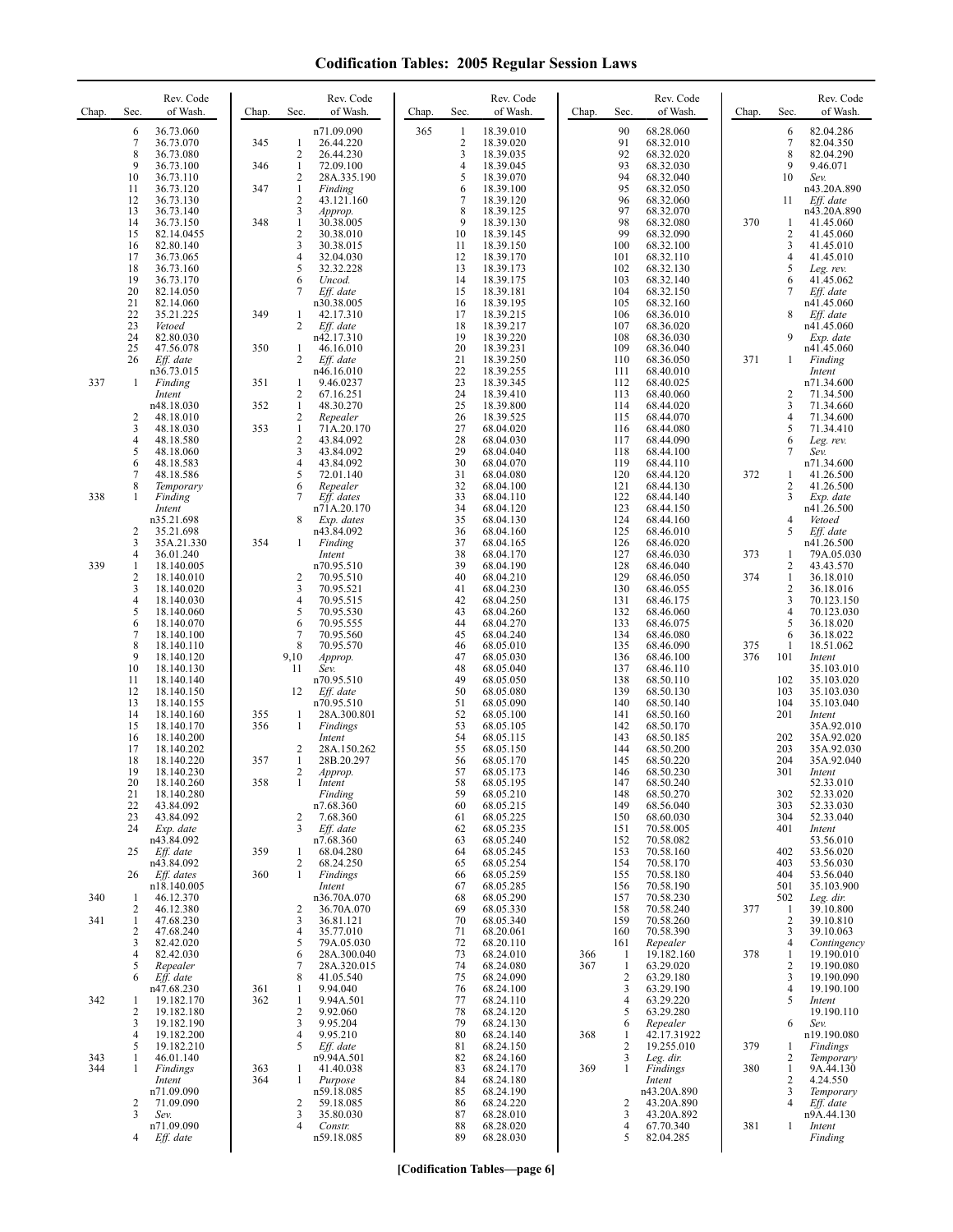| Chap. | Sec.                | Rev. Code<br>of Wash.     | Chap. | Sec.                       | Rev. Code<br>of Wash.        | Chap. | Sec.                           | Rev. Code<br>of Wash.     | Chap. | Sec.                             | Rev. Code<br>of Wash.    | Chap.      | Sec.                | Rev. Code<br>of Wash.    |
|-------|---------------------|---------------------------|-------|----------------------------|------------------------------|-------|--------------------------------|---------------------------|-------|----------------------------------|--------------------------|------------|---------------------|--------------------------|
|       |                     | 7.69B.005                 |       | 2                          | 77.70.440                    |       | $\overline{c}$                 | 15.36.231                 |       | $\overline{4}$                   | 46.16.30929              |            | 47                  | 59.20.260                |
|       | 2<br>3              | 7.69B.010<br>7.69B.020    | 396   | 3<br>$\mathbf{1}$          | 77.70.442<br>46.61.110       |       | 3<br>4                         | 15.36.241<br>15.36.491    |       | 5<br>6                           | 46.16.333<br>43.59.150   |            | 48<br>49            | 59.20.270<br>70.87.205   |
|       | $\overline{4}$      | 7.69B.030                 |       | 2                          | 46.61.120                    |       | 5                              | Eff. date                 |       | 7                                | Eff. date                |            | 50                  | Repealer                 |
|       | 5<br>6              | 7.69B.040<br>Leg. dir.    |       | 3<br>$\overline{4}$        | 46.61.125<br>46.61.126       | 415   | 1                              | n15.36.051<br>46.61.687   | 427   | $\mathbf{1}$<br>$\overline{2}$   | 43.330.250<br>67.70.190  |            | 51                  | Eff. date<br>7.04A.900   |
|       | 7                   | Sev.                      | 397   | $\mathbf{1}$               | 17.21.128                    | 416   | 1                              | 77.32.555                 | 428   | $\mathbf{1}$                     | 70.148.120               |            | 52                  | Leg. dir.                |
| 382   | 1                   | 7.69B.900<br>72.02.045    | 398   | $\mathbf{1}$<br>$\sqrt{2}$ | 47.36.030<br>47.42.020       |       | 2                              | Eff. date<br>n77.32.555   |       | $\overline{2}$<br>$\mathfrak{Z}$ | 70.148.130<br>Vetoed     | 434        | 1<br>$\overline{c}$ | 43.101.080<br>43.101.095 |
|       | 2                   | Eff. date                 | 399   | $\mathbf{1}$               | 46.44.170                    | 417   | $\mathbf{1}$                   | 26.44.030                 |       | $\overline{4}$                   | Exp. date                |            | 3                   | 43.101.105               |
| 383   | 1                   | n72.02.045<br>74.09.5225  |       | $\overline{2}$<br>3        | 43.22.340<br>43.22.432       |       | $\overline{2}$                 | Sev.<br>n26.44.030        | 429   | 1                                | Findings<br>Purpose      | 435        | 4<br>1              | 43.43.020<br>Finding     |
| 384   | 1                   | Findings                  |       | $\overline{4}$             | 46.12.290                    | 418   | 1                              | 77.32.070                 |       |                                  | Intent                   |            |                     | Intent                   |
|       | 2                   | n43.17.380<br>43.17.380   | 400   | 5<br>$\mathbf{1}$          | 59.21.021<br>9.94A.74504     |       | $\overline{2}$<br>3            | 77.15.280<br>77.12.170    |       | $2 - 8$<br>9                     | Temporary<br>59.22.050   |            | 2                   | n9.94A.737<br>Temporary  |
|       | 3                   | 43.17.385                 |       | $\overline{c}$             | 9.95.204                     | 419   | $\mathbf{1}$                   | 9A.56.080                 |       | 10                               | n59.22.050               |            | 3                   | 9.94A.737                |
|       | 4<br>5              | 43.17.390<br>Contingency  |       | 3<br>$\overline{4}$        | 9.95.214<br>3.66.140         | 420   | 2<br>$\mathbf{1}$              | 4.24.320<br>Findings      |       | 11                               | Eff. date<br>n59.22.050  |            | 4<br>5              | Vetoed<br>Contingency    |
| 385   | 1                   | Findings                  |       | 5                          | 35.20.255                    |       | $\sqrt{2}$                     | 82.08.841                 |       | 12                               | Exp. date                | 436        | 1                   | 9.94A.030                |
|       | $\overline{c}$      | n43.09.430<br>43.09.430   |       | 6<br>7                     | 3.50.355<br>10.64.120        |       | 3<br>4                         | 82.12.841<br>Repealer     |       | 13                               | n59.22.050<br>n59.22.050 |            | $\overline{c}$<br>3 | 9.94A.712<br>72.09.340   |
|       | 3                   | 43.09.435                 |       | 8                          | Applic.                      |       | 5                              | Eff. date                 | 430   | -1                               | Temporary                |            | 4                   | Temporary                |
|       | $\overline{4}$<br>5 | Vetoed<br>43.09.440       |       | 9                          | n9.94A.74504<br>Eff. date    | 421   | $\mathbf{1}$<br>$\overline{2}$ | 43.43.830<br>43.43.832    |       | $\overline{2}$<br>3              | Exp. date<br>Eff. date   |            | 5<br>6              | 9.94A.844<br>Exp. date   |
|       | 6                   | 43.09.445                 |       |                            | n9.94A.74504                 |       | 3                              | 43.43.834                 | 431   | $\mathbf{1}$                     | 46.61.655                |            |                     | n9.94A.030               |
|       | 7<br>8              | 43.88.162<br>43.09.450    | 401   | 1<br>2                     | 76.48.020<br>76.48.050       |       | $\overline{4}$<br>5            | 43.43.836<br>43.43.838    | 432   | $\overline{2}$<br>$\mathbf{1}$   | 46.63.020<br>48.31.020   | 437        | 1                   | Findings<br>Intent       |
|       | 9                   | 43.09.455                 |       | 3                          | 76.48.060                    |       | 6                              | 43.43.840                 |       | $\sqrt{2}$                       | 48.31.115                |            |                     | n9.94A.540               |
|       | 10<br>11            | 2.56.200<br>43.09.460     |       | $\overline{4}$<br>5        | 76.48.070<br>76.48.075       |       | 7<br>8                         | 43.43.845<br>Repealer     |       | 3<br>$\overline{4}$              | 48.31.400<br>48.31.405   | 438        | 2<br>1              | 9.94A.540<br>41.56.473   |
| 386   | 1                   | Finding                   |       | 6                          | 76.48.085                    |       | 9                              | 10.97.050                 |       | 5                                | 48.31.410                |            | $\overline{2}$      | 41.56.475                |
|       |                     | Intent<br>43.88.005       |       | $\overline{7}$<br>8        | 76.48.094<br>76.48.096       | 422   | 10<br>1                        | 43.43.8321<br>51.16.220   |       | 6<br>$\overline{7}$              | 48.31.415<br>48.31.420   | 439<br>440 | 1<br>$\mathbf{1}$   | 74.13.621<br>Intent      |
|       | $\overline{2}$      | 43.88.090                 |       | 9                          | 76.48.098                    |       | $\overline{2}$                 | 38.52.105                 |       | 8                                | 48.31.425                |            |                     | n7.70.065                |
|       | 3<br>$\overline{4}$ | 43.88.030<br>Contingency  |       | 10<br>11                   | 76.48.100<br>76.48.110       |       | 3<br>4                         | n51.16.220<br>Eff. date   |       | 9<br>10                          | 48.31.430<br>48.31.435   | 441        | $\overline{2}$<br>1 | 7.70.065<br>48.18.570    |
| 387   | 1                   | 51.44.115                 |       | 12                         | 76.48.140                    |       |                                | n51.16.220                |       | 11                               | Sev.                     | 442        | 1                   | 36.22.170                |
| 388   | 2<br>1              | 43.09.310<br>Finding      | 402   | 13<br>-1                   | 76.48.150<br>Short t.        | 423   | 1                              | Intent<br>n36.70A.030     |       | 12                               | 48.31.900<br>Leg. dir.   | 443        | $\mathbf{1}$        | Finding<br>Intent        |
|       |                     | n69.43.105                |       |                            | 43.31.485                    |       | $\overline{2}$                 | 36.70A.030                | 433   | -1                               | 7.04A.010                |            |                     | n82.08.0255              |
|       | 2<br>3              | 69.43.105<br>69.43.180    |       | 2                          | Findings<br>Purpose          |       | 3<br>4                         | 36.70A.060<br>36.70A.1701 |       | $\overline{2}$<br>3              | 7.04A.020<br>7.04A.030   |            | 2<br>3              | 15.76.165<br>43.52.460   |
|       | $\overline{4}$      | 69.43.110                 |       |                            | 43.31.450                    |       | 5                              | 36.70A.171                |       | $\overline{4}$                   | 7.04A.040                |            | 4                   | 82.04.260                |
|       | 5<br>6              | 18.64.044<br>18.64.046    |       | 3<br>$\overline{4}$        | 43.31.455<br>43.31.460       |       | 6<br>7                         | 36.70A.130<br>Eff. date   |       | 5<br>6                           | 7.04A.050<br>7.04A.060   |            | 5<br>6              | 82.08.0255<br>82.12.0256 |
|       | $\overline{7}$      | 18.64.047                 |       | 5                          | 43.31.465                    |       |                                | n36.70A.030               |       | $\overline{7}$                   | 7.04A.070                |            | 7                   | Repealer                 |
|       | 8<br>9              | 69.43.170<br>69.43.190    |       | 6<br>7                     | 43.31.470<br>43.31.475       | 424   | 1                              | Findings<br>Purpose       |       | 8<br>9                           | 7.04A.080<br>7.04A.090   |            | 8                   | Eff. date<br>n82.08.0255 |
|       | 10                  | Sev.                      |       | 8                          | 43.79A.040                   |       |                                | Intent                    |       | 10                               | 7.04A.100                | 444        | 1                   | 46.32.100                |
|       | 11                  | n69.43.105<br>Eff. dates  |       | 9<br>10                    | 43.31.480<br>Contingency     |       | $\overline{2}$                 | 43.350.005<br>43.350.010  |       | 11<br>12                         | 7<br>7.04A.120           | 445        | 1                   | Findings<br>42.17.561    |
|       |                     | n69.43.105                | 403   | 1                          | Finding                      |       | 3                              | 43.350.020                |       | 13                               | 7.04A.130                |            | $\overline{2}$      | Intent                   |
| 389   | 1<br>$\overline{2}$ | Finding<br>Temporary      |       | 2                          | Intent<br>Temporary          |       | 4<br>5                         | 43.350.030<br>43.350.040  |       | 14<br>15                         | 7.04A.140<br>7.04A.150   |            | 3                   | 42.17.562<br>42.17.565   |
| 390   | 1                   | 46.61.581                 | 404   | 1                          | 28A.210.080                  |       | 6                              | 43.350.050                |       | 16                               | 7.04A.160                |            | 4                   | 42.17.570                |
|       | $\overline{2}$<br>3 | 46.16.381<br>46.16.385    | 405   | 2<br>1                     | Vetoed<br>48.14.0201         |       | 7<br>8                         | 43.350.060<br>43.350.070  |       | 17<br>18                         | 7.04A.170<br>7.04A.180   |            | 5<br>6              | 42.17.575<br>42.17.020   |
|       | 4<br>5              | 46.16.390<br>46.55.113    | 406   | 2<br>1                     | 48.41.090                    |       | 9,10                           | <i>lemporary</i>          |       | 19<br>20                         | 7.04A.190                |            | 8                   | 42.17.103                |
|       | 6                   | Vetoed                    |       | $\overline{c}$             | 77.15.425<br>77.15.070       |       | 11<br>12                       | 82.04.4263<br>43.79.480   |       | 21                               | 7.04A.200<br>7.04A.210   |            | 9                   | 42.17.110<br>42.17.510   |
| 391   | -1                  | Finding                   |       | 3<br>4                     | 77.15.370<br>77.15.410       |       | 13<br>14                       | 42.30.110<br>41.06.096    |       | 22<br>23                         | 7.04A.220<br>7.04A.230   |            | 10<br>11            | 42.17.530<br>42.17.640   |
|       |                     | Intent<br>n27.34.360      |       | 5                          | 77.15.420                    |       | 15                             | 42.17.310                 |       | 24                               | 7.04A.240                |            | 12                  | 42.17.660                |
|       | 2<br>3              | 27.34.360<br>27.34.365    | 407   | 6<br>$\mathbf{1}$          | 77.15.450<br>47.36.310       |       | 16<br>17                       | 42.17.310<br>42.17.2401   |       | 25<br>26                         | 7.04A.250<br>7.04A.260   |            | 13<br>14            | Repealer<br>42.17.963    |
|       | 4                   | 27.34.370                 |       | 2                          | 47.36.320                    |       | 18                             | 43.79A.040                |       | 27                               | 7.04A.270                |            | 15                  | Leg. dir.                |
|       | 5<br>6              | 27.34.375<br>27.34.380    |       | 3<br>$\overline{4}$        | 47.36.360<br>Temporary       |       | 19<br>20                       | 43.350.900<br>Constr.     |       | 28<br>29                         | 7.04A.280                |            | 16                  | Sev.<br>42.17.964        |
|       | 7                   | Temporary                 |       | 5                          | Repealer                     |       |                                | 43.350.901                |       |                                  | Applic.<br>Constr.       |            | 17                  | Eff. dates               |
| 392   | 8<br>1              | Leg. dir.<br>Intent       | 408   | -1<br>$2 - 4$              | Vetoed<br>Temporary          |       | 21<br>22                       | Leg. dir.<br>Sev.         |       | 30                               | 7.04A.901<br>7.04A.902   | 446        | 1                   | 42.17.965<br>41.05.021   |
|       |                     | n79A.60.630               | 409   | -1                         | 1.08.001                     |       |                                | 43.350.902                |       | 31                               | Savings                  |            | 2                   | 41.05.075                |
|       | 2<br>3              | 79A.60.010<br>79A.60.630  |       | $\overline{c}$<br>3        | 1.08.003<br>1.08.007         |       | 23                             | Exp. date<br>n42.17.310   |       | 32                               | 7.04A.903<br>7.04A.290   | 447        | 3<br>$\mathbf{1}$   | 74.09.085<br>70.41.120   |
|       | 4                   | 79A.60.640                |       | $\overline{4}$             | 1.08.011                     |       | 24                             | Eff. dates                |       | 33                               | 3.46.150                 |            | 2                   | 70.41.122                |
| 393   | 5<br>1              | 79A.60.650<br>28A.415.023 |       | 5                          | Eff. date<br>n1.08.001       | 425   | 1                              | 43.350.903<br>Finding     |       | 34<br>35                         | 3.50.800<br>3.50.805     | 448        | 1<br>2              | 19.122.020<br>19.122.027 |
| 394   | 1                   | Intent                    | 410   | $\mathbf{1}$               | 51.16.035                    |       |                                | n43.155.050               |       | 36                               | 15.49.071                |            | 3                   | 19.122.055               |
|       | $\overline{c}$      | n70.95.400<br>70.95.020   |       | 2                          | <i>Applic.</i><br>n51.16.035 |       | $\overline{2}$<br>3            | 43.160.230<br>43.160.240  |       | 37<br>38                         | 35.20.010<br>35.22.425   |            | $\overline{4}$<br>5 | 19.122.070<br>19.122.090 |
|       | 3                   | 70.95.305                 | 411   | 1                          | 51.36.022                    |       | 4                              | 43.155.050                |       | 39                               | 35.23.555                |            | 6                   | 19.122.100               |
|       | $\overline{4}$<br>5 | 70.95.400<br>70.95.410    | 412   | $\mathbf{1}$               | Findings<br>Intent           |       | 5<br>6                         | 44.28.801<br>Exp. date    |       | 40<br>41                         | 35.27.515<br>35.30.100   |            | 7<br>8              | 19.122.110<br>19.122.120 |
|       | 6                   | 70.95.420                 |       |                            | n90.03.470                   |       |                                | n43.155.050               |       | 42                               | 35A.11.200               | 449        | 1                   | 84.34.230                |
|       | 7<br>8              | 70.95.430<br>70.95.440    |       | 2<br>3                     | 90.03.470<br>90.14.240       |       | 7                              | Sev.<br>n43.155.050       |       | 43<br>44                         | 46.96.150<br>49.66.090   | 450        | 2<br>1              | 84.34.240<br>82.45.060   |
|       | 9                   | Sev.                      | 413   | $\mathbf{1}$               | 46.61.212                    | 426   | 1                              | 46.16.30928               |       | 45                               | 59.18.320                |            | 2                   | 43.08.290                |
| 395   | 1                   | n70.95.400<br>77.70.430   | 414   | 2<br>$\mathbf{1}$          | 46.63.110<br>15.36.051       |       | 2<br>3                         | 46.04.62240<br>46.16.313  |       | 46                               | 59.18.330                |            | 3<br>4              | 44.28.805<br>Eff. date   |
|       |                     |                           |       |                            |                              |       |                                |                           |       |                                  |                          |            |                     |                          |

**[Codification Tables—page 7]**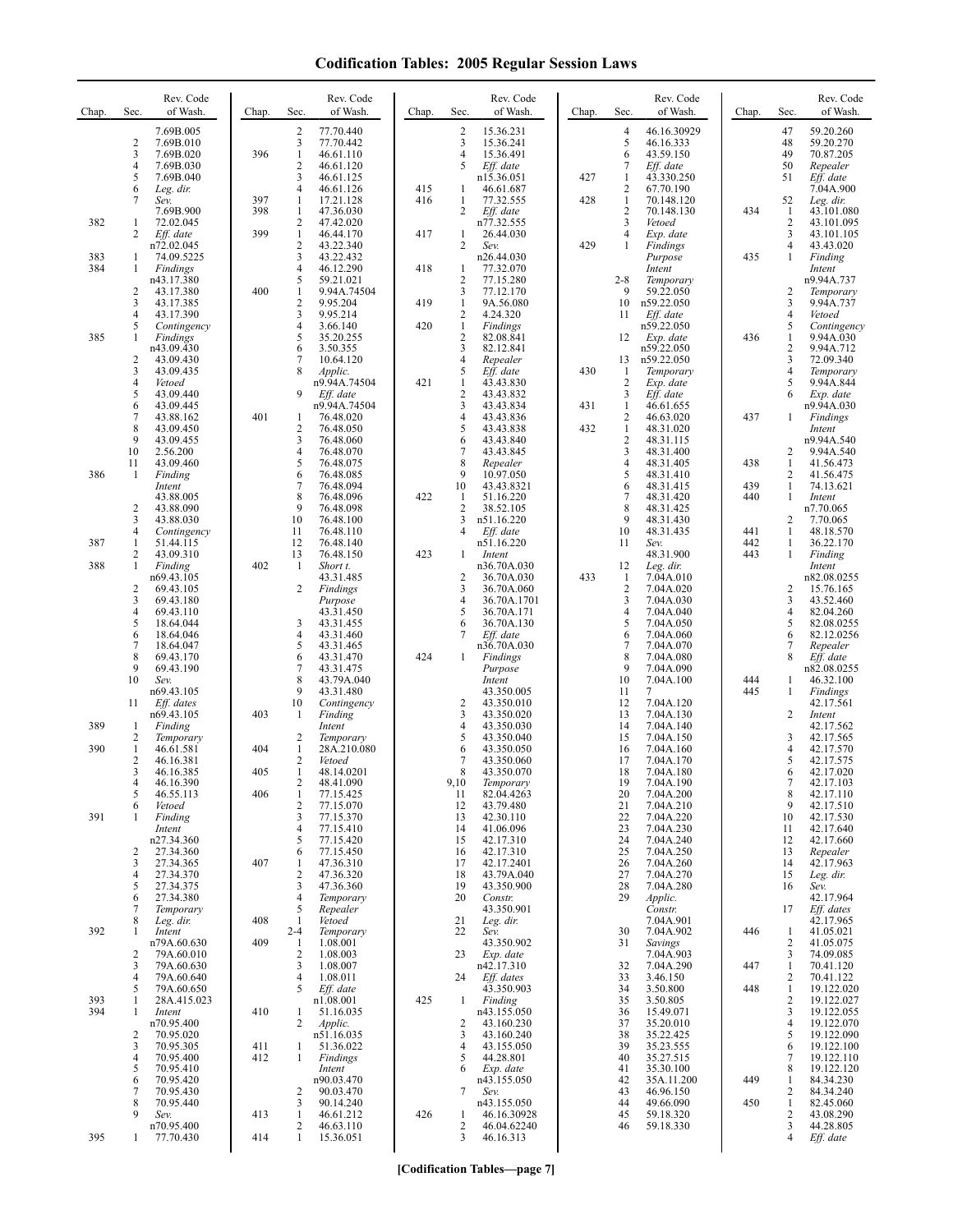| Chap. | Sec.                      | Rev. Code<br>of Wash.                                  | Chap.      | Rev. Code<br>Sec.<br>of Wash.                                                          | Chap.      | Sec.                                                           | Rev. Code<br>of Wash.                                    | Chap.      | Sec.                                        | Rev. Code<br>of Wash.                                     | Chap. | Sec.                        | Rev. Code<br>of Wash.                                      |
|-------|---------------------------|--------------------------------------------------------|------------|----------------------------------------------------------------------------------------|------------|----------------------------------------------------------------|----------------------------------------------------------|------------|---------------------------------------------|-----------------------------------------------------------|-------|-----------------------------|------------------------------------------------------------|
| 451   | $\mathbf{1}$<br>2         | n82.45.060<br>41.26.470<br>Eff. date<br>n41.26.470     | 464        | Findings<br>1<br>Intent<br>n88.02.050<br>2<br>88.02.050                                |            | $\overline{4}$<br>5<br>Approp.<br>Eff. date<br>6<br>n82.45.210 | 82.45.210                                                |            | 8<br>9<br>10<br>11                          | 28B.135.030<br>41.04.385<br>74.13.0903<br>74.15.030       | 502   | 6<br>7<br>$\mathbf{1}$<br>2 | 18.74.170<br>Leg. dir.<br>1.12.070<br>36.29.010            |
| 452   | -1<br>2<br>3              | Uncod.<br>Exp. date<br>Eff. date                       |            | 3<br>77.12.879<br>4<br>43.21A.667<br>5<br>43.43.400                                    | 481        | -1<br>$\sqrt{2}$<br>$\overline{\mathbf{3}}$                    | 16.52.205<br>16.52.207<br>16.52.117                      |            | 12<br>13<br>14                              | Contingency<br>Repealer<br>Exp. date                      |       | 3<br>4<br>5                 | 63.29.020<br>63.29.190<br>82.02.020                        |
| 453   | 1<br>2<br>3               | 9.41.040<br>9.41.047<br>9.41.060                       |            | Applic.<br>6<br>n88.02.050<br>7<br>Exp. date                                           | 482        | 1<br>Finding<br>Intent<br>n35.21.766                           |                                                          | 491        | 15<br>1                                     | Eff. date<br>n74.15.350<br>Finding                        |       | 6<br>7<br>8                 | 84.56.345<br>84.56.020<br>84.56.310                        |
|       | 4<br>5<br>6<br>7          | 9.41.075<br>71.05.390<br>71.34.200<br>Sev.             | 465        | n88.02.050<br>1<br>Finding<br>n59.18.060<br>2<br>59.18.060                             | 483        | $\overline{c}$<br>3<br>$\mathbf{1}$<br>$\overline{c}$          | 35.21.766<br>35.21.7661<br>42.17.270<br>42.17.300        | 492        | $\overline{2}$<br>3<br>1                    | n28A.300.185<br>28A.230.185<br>28A.300.185<br>28A.160.195 |       | 9<br>10<br>11               | 84.69.020<br>Applic.<br>n84.56.020<br>Eff. date            |
| 454   | -1<br>2                   | n9.41.040<br>18.32.195<br>18.32.040                    | 466<br>467 | 1<br>89.08.400<br>$\mathbf{1}$<br>42.17.095<br>2<br>Eff. date                          |            | 3<br>$\overline{4}$<br>5                                       | 42.17.253<br>42.17.348<br>42.17.340                      | 493        | 1                                           | <b>Findings</b><br>Intent<br>n28A.410.225                 | 503   | 1<br>2                      | n1.12.070<br>71.24.015<br>71.24.025                        |
| 455   | 3<br>4<br>-1              | Contingency<br>Eff. date<br>n18.32.195<br>9A.44.150    | 468        | n42.17.095<br>70.02.010<br>1<br>$\overline{\mathbf{c}}$<br>70.02.020<br>3<br>70.02.030 | 484        | 1<br>Findings<br>2<br>Short t.                                 | 43.185C.005<br>43.185C.900                               | 494<br>495 | 2<br>1<br>1                                 | 28A.410.225<br>Temporary<br>Intent<br>28A.655.185         |       | 3<br>4<br>5<br>6            | 71.24.030<br>71.24.320<br>Vetoed<br>71.24.330              |
| 456   | 1<br>2                    | Applic.<br>64.55.005<br>64.55.010                      | 469        | 4<br>70.02.050<br>$\mathbf{1}$<br>70.150.040<br>$\overline{\mathbf{c}}$<br>70.150.070  |            | 3<br>$\overline{4}$<br>Vetoed<br>5                             | 43.185C.010<br>43.185C.020                               | 496        | -1<br>2<br>3                                | Findings<br>28A.630.025<br>28A.630.026                    |       | 7<br>8<br>9                 | 71.24.035<br>71.24.045<br>71.24.100                        |
|       | 3<br>4<br>5<br>6          | 64.55.020<br>64.55.030<br>64.55.040<br>64.55.050       | 470        | 3<br>39.10.020<br>4<br>90.48.285<br>5<br>39.10.902<br>1<br>70.41.210                   |            | 6<br>$\overline{7}$<br>8<br>9                                  | 43.185C.030<br>43.185C.040<br>43.185C.050<br>36.22.179   | 497        | 4<br>1<br>101                               | Exp. date<br>Intent<br>n28A.305.011<br>28A.305.011        |       | 10<br>11<br>12<br>13        | 71.24.240<br>71.24.300<br>74.09.555<br>71.24.340           |
|       | 7<br>8<br>9               | 64.55.060<br>64.55.070<br>64.55.080                    | 471        | $\mathbf{2}$<br>18.130.070<br>$\mathbf{1}$<br>Short t.<br>19.265.900<br>$\overline{2}$ |            | 10<br>11<br>12<br>13                                           | 43.185C.060<br>43.185C.070<br>43.185C.080                |            | 102<br>103<br>104<br>105                    | 28A.305.021<br>28A.305.035<br>28A.305.130                 |       | 14<br>15<br>16<br>17        | Temporary<br>71.24.3201<br>n71.24.015                      |
|       | 10<br>11<br>12<br>13      | 64.55.090<br>64.55.100<br>64.55.110<br>64.55.120       |            | 19.265.010<br>3<br>19.265.020<br>4<br>19.265.030<br>5<br>19.265.040                    |            | 14<br>15<br>16                                                 | 43.185C.090<br>43.185C.100<br>43.185C.110<br>43.185C.120 |            | 106<br>201<br>202                           | 28A.505.210<br>28A.655.070<br>28A.410.210<br>28A.410.200  |       | 18                          | Savings<br>n71.24.015<br>Sev.<br>n71.24.015                |
|       | 14<br>15<br>16<br>17      | 64.55.130<br>64.55.140<br>64.55.150<br>64.55.160       |            | 6<br>19.265.050<br>7<br>19.265.060<br>8<br>Finding<br>Applic.                          |            | 17<br>18<br>19<br>20                                           | 43.185C.130<br>36.22.178<br>36.18.010<br>43.185C.140     |            | 203<br>204<br>205<br>206                    | 28A.410.010<br>28A.410.040<br>28A.410.050<br>28A.410.060  | 504   | 19<br>101                   | Eff. date<br>Findings<br>Intent<br>n71.05.027              |
|       | 18<br>19<br>20            | 64.34.415<br>64.34.410<br>64.34.100                    | 472        | 19.265.070<br>9<br>Leg. dir.<br>$\mathbf{1}$<br>7.06.010                               |            | 21<br>22<br>23                                                 | 43.185C.150<br>43.185B.005<br>43.185B.009                |            | 207<br>208<br>209                           | 28A.410.100<br>28A.410.120<br>28A.415.023                 |       | 102<br>103<br>104           | Temporary<br>71.05.027<br>71.05.020                        |
|       | 21<br>22<br>23<br>24      | 64.34.073<br>64.55.900<br>Leg. dir.<br>Eff. date       | 473        | 2<br>7.06.020<br>3<br>Applic.<br>n7.06.020<br>$\mathbf{1}$<br>Purpose                  |            | 24<br>25<br>Eff. date<br>26<br>Leg. dir.                       | 43.185C.901<br>43.185C.902                               |            | 210<br>211<br>212<br>213                    | 28A.415.060<br>28A.415.205<br>28A.150.060<br>28A.170.080  |       | 105<br>106<br>107<br>108    | 71.24.025<br>10.77.010<br>71.05.360<br>Leg. rev.           |
| 457   | -1<br>2                   | 64.55.901<br>Intent<br>n43.08.250<br>3.46.160          |            | n74.15.300<br>2<br>74.15.300<br>74.15.310<br>3<br>4                                    | 485<br>486 | -1<br>$\mathbf{1}$<br>Purpose<br>n82.45.180<br>2               | 43.185C.160<br>82.45.180                                 |            | 214<br>215<br>216<br>217                    | 28A.205.010<br>28A.205.050<br>28A.405.210                 |       | 109<br>110<br>111<br>112    | 71.05.390<br>71.05.420<br>71.05.620<br>71.05.630           |
|       | 3<br>4<br>5               | 3.50.480<br>3.58.060<br>35.20.280                      |            | 74.15.320<br>5<br>74.15.330<br>6<br>74.15.130<br>7<br>74.15.340                        | 487        | 1<br>$\overline{2}$<br>3                                       | 43.99S.010<br>43.99S.020<br>43.99S.030                   |            | 218<br>219<br>220                           | 28B.10.140<br>18.118.010<br>18.120.010<br>28A.410.032     |       | 113<br>114<br>115           | 71.05.640<br>71.05.660<br>71.05.032                        |
|       | 6<br>7<br>8<br>9          | 3.62.050<br>2.56.030<br>43.08.250<br>3.62.060          | 474<br>475 | $1 - 4$<br>Temporary<br>51.44.040<br>1<br>2<br>Contingent<br>Exp. date                 |            | $\overline{4}$<br>5<br>6<br>7                                  | 43.99S.040<br>43.99S.050<br>28B.14H.050<br>39.53.120     | 401,402    | 301<br>302<br>403                           | 28A.305.900<br>28A.305.901<br>Repealer<br>28A.300.020     |       | 201<br>202<br>203<br>204    | Leg. dir.<br>70.96B.010<br>70.96B.020<br>70.96B.030        |
|       | 10<br>11<br>12            | 3.62.085<br>4.12.090<br>10.46.190                      | 476        | n51.44.040<br>1<br>82.04.4267<br>2<br>35.21.851                                        |            | 8<br>9<br>10<br>Leg. dir.                                      | 43.99K.030<br>67.40.060                                  | 406,407    | 404<br>405                                  | 28A.310.110<br>28A.315.085<br>Temporary                   |       | 205<br>206<br>207           | 70.96B.040<br>70.96B.050<br>70.96B.060                     |
|       | 13<br>14<br>15<br>16      | 12.12.030<br>12.40.020<br>26.12.240<br>27.24.070       | 477        | 1<br>36.70A.070<br>2<br>Eff. date<br>n36.70A.070<br>3<br>Exp. date                     |            | 11<br>Sev.<br>12<br>Eff. date                                  | 43.99S.900<br>43.99S.901                                 |            | 408<br>409<br>410                           | n28A.305.011<br>Eff. date<br>n28A.305.011<br>Eff. date    |       | 208<br>209<br>210<br>211    | 70.96B.070<br>70.96B.080<br>70.96B.090<br>70.96B.100       |
|       | 17<br>18<br>19<br>20      | 36.18.012<br>36.18.016<br>36.18.020<br>Approp.         | 478        | n36.70A.070<br>Findings<br>1<br>Intent<br>90.88.005                                    | 488        | $1-$<br>Par. veto<br>919<br><i><b>Omnibus</b></i>              | Approp. Act<br>(Uncod.)                                  | 498        | 411<br>1                                    | n28A.305.130<br>Eff. date<br>n28A.305.021<br>Intent       |       | 212<br>213<br>214<br>215    | 70.96B.110<br>70.96B.120<br>70.96B.130<br>70.96B.140       |
| 458   | -1<br>$\overline{2}$<br>3 | 9A.36.031<br>9.94A.515<br>9A.04.110                    |            | $\overline{c}$<br>90.88.010<br>3<br>90.88.040<br>90.88.050<br>4                        |            | 920<br>921<br>922                                              | 43.135.045<br>43.88.032<br>28B.50.360                    | 499        | 2<br>-1                                     | n28A.410.250<br>28A.410.250<br>49.12.265                  |       | 216<br>217<br>218           | 70.96B.150<br>70.96B.800<br>71.05.550                      |
| 459   | 4<br>1<br>2<br>3          | Temporary<br>41.26.030<br>41.26.547<br>Exp. date       | 479        | 5<br>Leg. dir.<br>Eff. date<br>6<br>90.88.900<br>Findings<br>1                         |            | 923<br>Vetoed<br>924<br>Uncod.<br>925<br>926                   | 43.155.050<br>70.105D.070                                | 500        | -1<br>$\overline{2}$<br>3<br>$\overline{4}$ | 19.270.010<br>19.270.020<br>19.270.030<br>19.270.040      |       | 219<br>220<br>301           | Exp. date<br>70.96B.900<br>70.96A.800<br>Failed to         |
| 460   | 1<br>2                    | n41.26.547<br>9.94A.660<br>Applic.<br>n9.94A.660       |            | n90.88.020<br>90.88.020<br>2<br>3<br>90.88.030<br>n90.88.020<br>4                      |            | 927-954<br>Uncod.<br>955<br>956                                | Exp. date<br>n43.135.045<br>n28B.50.360                  |            | 5<br>6<br>7                                 | Applic.<br>19.270.050<br>19.270.060<br>Intent             |       | 302                         | become law.<br>See 2005<br>$c 504 \, \S 810$<br>70.96A.035 |
| 461   | 3<br>1                    | Eff. date<br>n9.94A.660<br>28A.415.024                 |            | 5<br>90.88.901<br>90.88.902<br>6<br>7<br>Leg. dir.<br>8                                |            | 957<br>Repealer<br>958<br>Sev.<br>959                          | n28B.50.360                                              |            | 8<br>9                                      | 19.270.070<br>19.270.080<br>Sev.                          |       | 303<br>304<br>305           | 13.34.390<br>70.96A.141<br>70.96A.037                      |
| 462   | 2<br>-1<br>2              | 28A.410.090<br>Findings<br>n28A.210.370<br>28A.210.370 | 480        | Eff. date<br>90.88.903<br>1<br>Intent<br>Findings                                      | 489<br>490 | -1<br>$\mathbf{1}$<br>Findings                                 | Eff. dates<br>n28B.50.360<br>28A.165.055                 | 501        | 10<br>-1<br>$\overline{2}$                  | 19.270.900<br>Leg. dir.<br>18.74.005<br>18.74.010         |       | 401<br>402<br>403<br>404    | Leg. dir.<br>Vetoed<br>70.97.010<br>70.97.020              |
| 463   | 3<br>4<br>1               | 41.05.013<br>43.70.690<br>18.73.250                    |            | n82.45.210<br>2<br>82.45.180<br>3<br>82.45.200                                         |            | Intent<br>$2 - 6$<br>7                                         | Temporary<br>74.15.350                                   |            | 3<br>4<br>5                                 | 18.74.012<br>18.74.150<br>18.74.160                       |       | 405<br>406<br>407           | 70.97.030<br>70.97.040<br>70.97.050                        |

**[Codification Tables—page 8]**